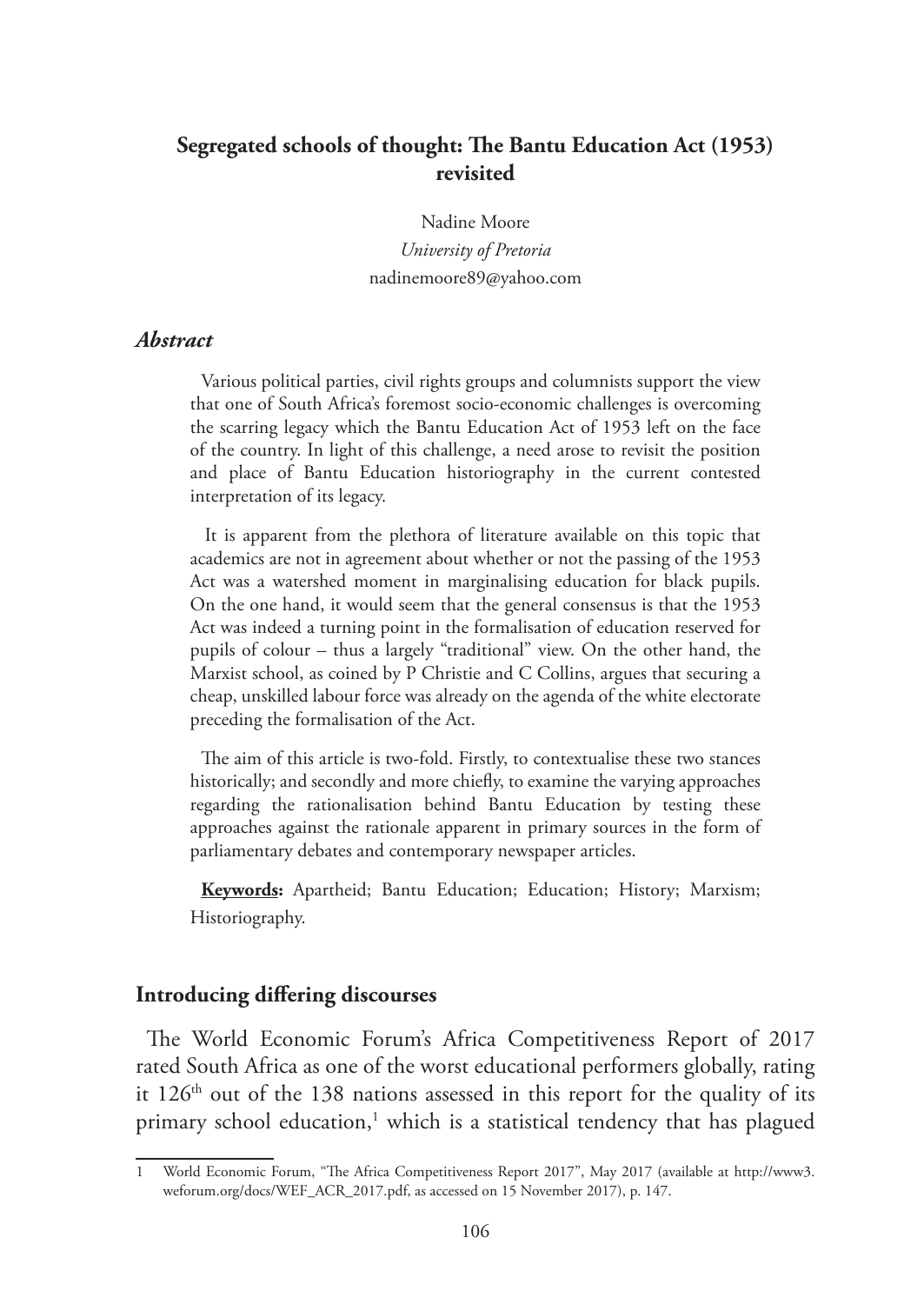South Africa's recent past. Together with this, ongoing reports of failures in the national education system, such as the textbook delivery crisis that plagued Limpopo in 2012, over-crowded classrooms, educators who lack pedagogic and content knowledge, as well as the leaking of final matric examination papers, all point towards decay in the current educational sphere of South Africa. Various political parties, civil rights groups, ministerial spokespeople and columnists support the view that one of the foremost challenges facing South Africa is overcoming the scarring legacy that the Bantu Education Act of 1953 left on the face of the country.

It is apparent from the vast amount of literature available on this topic that academics are not in agreement as to whether or not the passing of this Act was a watershed moment for deliberately keeping the black population undereducated and by extension ensuring a cheap and exploitable labour force. Historiographically, there appears to be two distinct positions relating to the importance of the legislation that was passed in 1953, which could be termed a "traditional view" and a "Marxist view", if one accepts the terms as suggested by the Marxist historians.

Before the differences between the two purported schools of thought are discussed, a brief history of black education in South Africa should be explained and assessed, as an understanding of this history is imperative to grasping the essence of the two approaches to Bantu Education. South Africa, as with the majority of colonial African countries, saw the early development of black educational systems in the hands of the missionaries. When the Dutch East India Company settled in the Cape in 1652 with the sole intention of establishing a refreshment station, their prerogative was to maximise profits as their maritime and trading industries expanded to the East, and involvement in the affairs and educating the local population of the country was not on their agenda.<sup>2</sup> This precedent of prioritising education as relatively unimportant would continue into the seventeenth and eighteenth centuries – not only in the Colony but also in Europe. It would only be in the nineteenth century that a more noticeable shift would be seen to missionary education<sup>3</sup> and this was for the purpose of proselytization. Frank Welsh argues that some Protestant missionaries did work in conjunction with authorities, specifically to guide the black population, as the church and the government shared the same stance regarding "the link between salvation, virtue, monogamy and

<sup>2</sup> RB Beck, *The history of South Africa* (Westport, Greenwood Press, 2013), p. 34.

<sup>3</sup> F Welsh, *A history of South Africa* (London, Harper Collins, 2000), p. 108.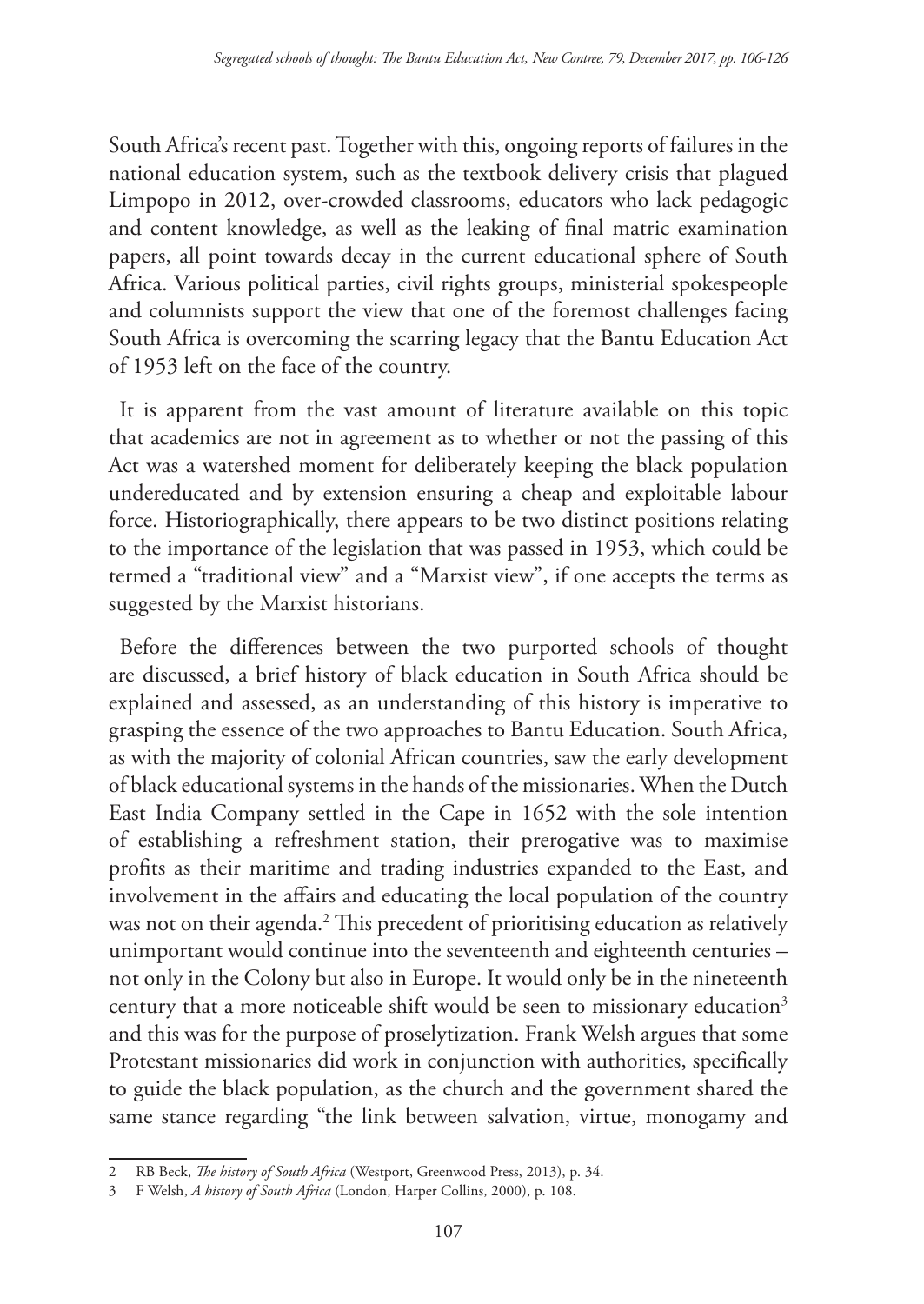trousers".4 More insight into the American missionaries' approach is provided in DJ Kotze's *Letters of the American missionaries, 1835-1838*. One such example is illustrated by the missionaries, BB Wisner, R Anderson and D Greene, who were secretaries to the American Board Mission Collection. In a letter, which was signed by all three parties, it was related how it was their responsibility to educate the "heathen", so that they "may be very useful in the church".5

One of the most notable missionary educational establishments was Lovedale, which was founded in 1841.<sup>6</sup> This missionary school provided education to mixed races until 1878, where after it focused on educating black South Africans. It would certainly appear that this school enjoyed success, as by 1887 more than two thousand black students had passed through its doors.7 Lovedale and other missionary schools shared principles of discussion, accommodation and compromise, which would influence the manner in which black intellectuals would argue for economic and political emancipation during the course of South Africa's history.8 The missionaries adopted English as their *lingua franca*, which would ultimately lead to an educated black population speaking English and utilising this language for their political discourse. It is hardly surprising that eventually several prominent black political leaders in South Africa's history were Englishspeaking, missionary-educated individuals, such as Tiyo Soga, Sol Plaatje, ZK Matthews and perhaps most famously, Nelson Mandela.<sup>9</sup>

The missionaries became more rigid in the implementation of their paternalism in schools, as time progressed and the number of pupils attending these schools increased. One such example is where the Cape government started extending their control in these academic institutions by limiting the funding of mission schools to those which met set criteria including the

<sup>4</sup> F Welsh, *A history of South Africa*…, p. 108.

<sup>5</sup> BB Wisner, R Anderson & D Greene, DJ Kotze, *Letters of the American missionaries, 1835-1838* (Cape Town, Van Riebeeck Society, 1950), p. 45.

<sup>6</sup> F Welsh, *A history of South Africa*…, p. 217.

<sup>7</sup> H Giliomee & B Mbenga (eds.), *New history of South Africa* (Cape Town, Tafelberg, 2007), p. 191.

<sup>8</sup> F Welsh, *A history of South Africa*…, p. 357.

<sup>9</sup> Tiyo Soga had close ties to missionaries and was responsible for translating the bible into isiXhosa in the late nineteenth century. Sol Plaatje and ZK Matthews were both esteemed intellectuals in their respective communities. Plaatje served as the first general secretary of the South African Native National Congress (which would later become the ANC), while Matthews lectured at what is now the University of Fort Hare. Matthews eventually resigned from the institution in the mid-twentieth century as a statement against contemporary discriminating apartheid legislation. Similarly, Nelson Mandela devoted his life to the resistance against the apartheid regime, famously serving as one of the leading figures in the struggle against apartheid before becoming South Africa's first democratically elected president.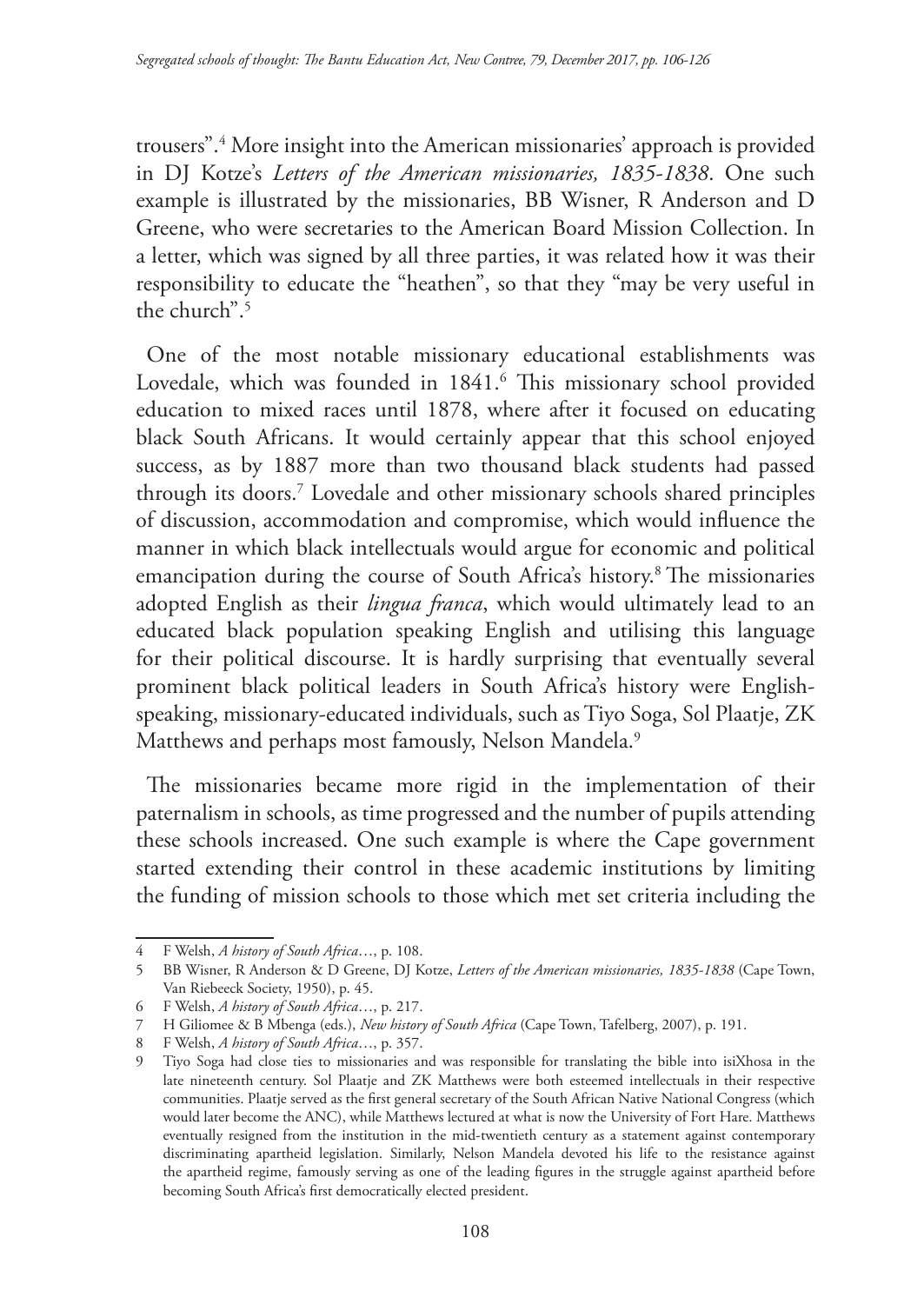condition that students perform manual labour. By 1879, the first syllabi for elementary black schools would ensure that a fifth of school time was spent doing manual work, such as carpentry for the male pupils and dressmaking and cooking for female students. The Superintendent of Education at that time, Langham Dale, did not have much sympathy for black education, stating that it was his main priority to "see that the sons and daughters of the [European] colonists ... have at least such an education ... as will fit them to maintain their unquestioned superiority on this land".10 This attitude would ultimately spread to the educational sphere that missionaries found themselves in, due to the fact that they were reliant to a certain degree on government funding.<sup>11</sup>

Overall, missionary education was of a paternalistic nature, irrespective of which official body funded the education of black students or who was responsible for teaching it. The *Christian Express*, a newspaper that served as a mouthpiece for Christian missionaries in Lovedale, provides keen proof of this paternalistic attitude. The extract is rich in revelations:<sup>12</sup>

The subject of work is burning in this country. No complaint is more common …. We want to see the natives become workers …. how this … comes is twofold. Christianity creates needs. Generally speaking, every man will work just as much as he requires to do and not more. There will be constant relation between the time a man works and his necessities ....

So to Christianize a Kaffir is the shortest way, and the surest, to make him put his hand steadily and willingly to work that is waiting to be done. This will make it both his interest and his duty to work, will enlist, besides his bodily appetites, his home affections, his mental powers, and his conscience, on the side of industrious habits.

The purpose of education was thus solely, in the eyes of many missionaries, to transform black pupils from "heathens" to what was perceived as useful, industrious citizens, in keeping with Calvinist ethic inculcating the notion that idle hands were the devil's workshop. Consequently, black pupils and their communities were at this stage not entirely satisfied with the quality of education that they were receiving, in addition to not perceiving the point of attending such a schooling environment. For example, the Natal Native Commission stated in 1882 that they did not foresee that ordinary "Natives"

<sup>10</sup> F Welsh, *A history of South Africa*…, p. 293.

<sup>11</sup> F Molteno, "The historical foundations of the schooling of black South Africans", P Kallaway (ed.), *Apartheid and education* (Johannesburg, Raven Press*,* 1984*),* p. 53.

<sup>12</sup> *Christian Express* 8(95), 1 August 1878.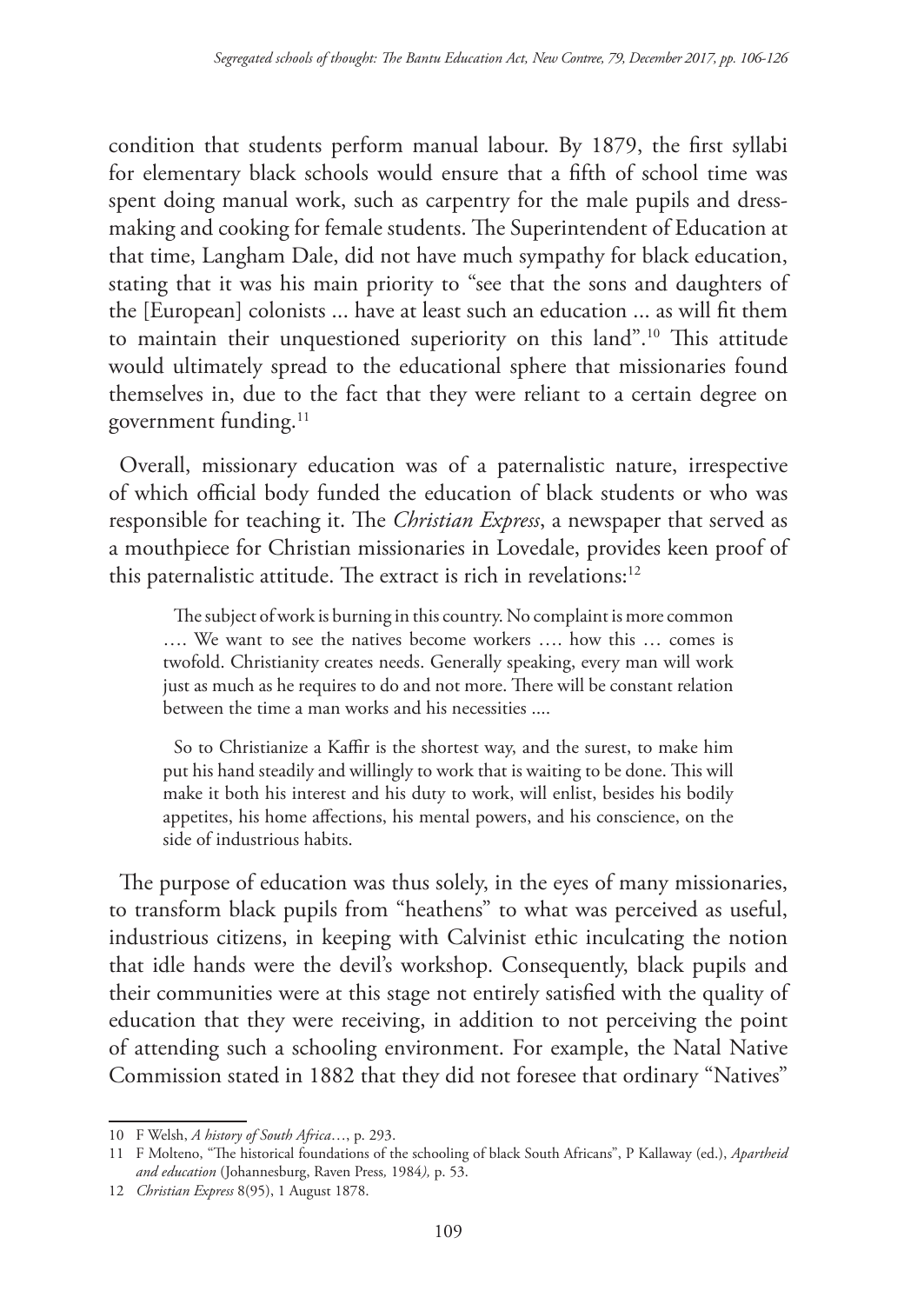would have the desire for schooling, while *The Kaffir Express* noted in 1872 that students at Lovedale actively rejected the principle of engaging in two hours compulsory work in the afternoons, labelling it "the bane of their lives" and "an utter abhorrence".13

South Africa's labour platform was set to change irrevocably from the 1870s with the discovery of diamonds and gold. These developments would in turn and inevitably also affect education. By 1905, however, the South African Native Affairs Commission found that black pupils and their communities were becoming increasingly disgruntled at the quality of education that they were receiving. The twentieth century would see a tremendously important shift in this regard, but not for the better. Missionary education would permeate black society to such a degree that by 1914, every single African school but one was associated to some degree with missionaries in the Natal province.<sup>14</sup>

Natal, as a former British colony, was home to several missionaries who originated from English-speaking countries and their presence was certainly reflected in the majority of Africans educated by their hand. In Natal in particular, for example, the most influential missionary group was the American Zulu Mission.15 The American Zulu Mission's work, amongst several others, are detailed in Charles Loram's book, where he not only explored contemporary schools' history, but also proposed new methods with which to improve the missionary education system based on examples from segregated schools in the American south.<sup>16</sup>

One of the pivotally important aspects of the Bantu Education Act of 1953, is the fact that the education of black pupils was placed solely in the hands of the state, taking the educational power out of the hands of the missionaries. However, in order to understand this implementation, one needs to be aware of what the funding and administration of black education comprised of prior to the 1953 legislation. The first important legislative change that saw the formalisation of a nation-wide finance policy regarding education came with the Union of South Africa in 1910. The Act of Union<sup>17</sup> stipulated that education was a provincial

<sup>13</sup> F Molteno, "The historical foundations of the schooling of black South Africans", P Kallaway (ed.), *Apartheid and education…,.* p. 53.

<sup>15</sup> Pietermaritzburg Archives Repository (NAB), Department of Education, Reference 8/5/3: *Report of the Superintendent of Education for the year 1914.*

<sup>15</sup> R Hunt Davis Junior, "Charles T Loram and the American model for African educators in South Africa", P Kallaway (ed.), *Apartheid and education…,* p. 110.

<sup>16</sup> C Loram, *The education of the South African native* (London, Hard Press, 1917), pp. 53-73, 163-233.

<sup>17</sup> Statutes of Great Britain, *The South African Act, 1909* (available at https://law.wisc.edu/gls/cbsa1.pdf, as accessed on 9 November 2016).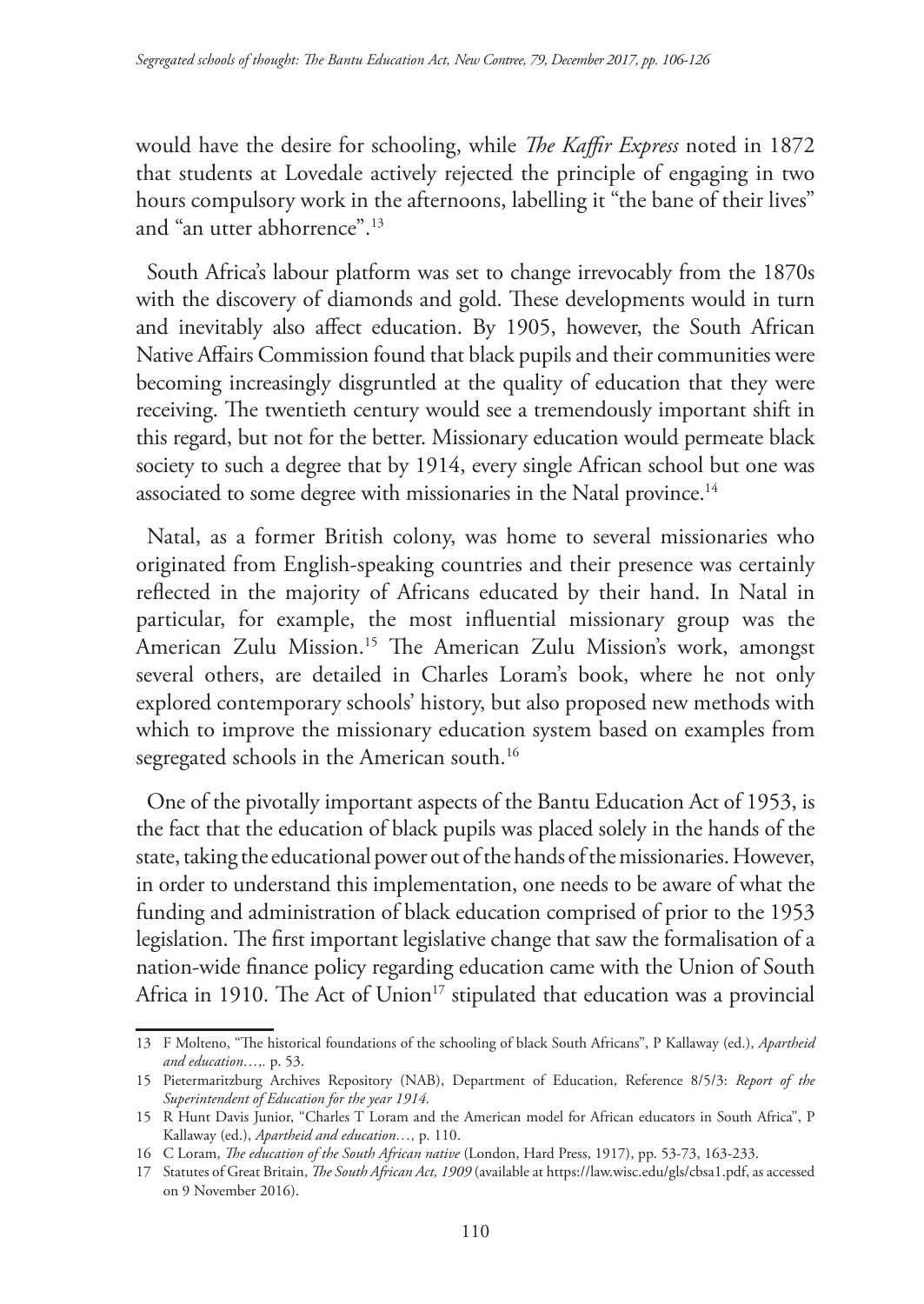matter for the period of five years. Concurrently, however, "native affairs" were classified as national concerns, which meant that the administration of black education was the responsibility of the Union's policy. The Union Government established a Union Native Affairs Commission in 1920, which would seek to advise on matters pertaining to black education.<sup>18</sup> Subsequently, there was an incremental shift from each of the four provinces, which used to fund black education from their own tax revenues, to vesting the responsibility solely in the Union Government twelve years later.<sup>19</sup>

However, no consistency was enjoyed on an administrative level with regards to black education. Each of the four provinces had their own approach to education, whilst the only real conformity existed in the sense that all four provinces practised segregational education during this period. To serve as an example, in 1937 in Natal, government-aided schools, which were almost exclusively run by missionaries, numbered 627 which constituted 67 897 students.<sup>20</sup> The Cape Province, with its colonial and missionary legacy, accounted for 76.5 percent of government support for African education, while the Transvaal only expended 11.6 percent of government aid on its black schools. 21

At the turn of the twentieth century, with significant political, economic and social changes occurring in black communities, English and Afrikaans missionaries started differing in relation to the methods they were adopting. English missionaries saw it as imperative that black South Africans be taught the habits of Western culture and have a strong command of the English language as a method of ensuring that black South Africans could adapt successfully in the transforming economic and political landscape.<sup>22</sup> Conversely, Afrikaans missionaries continued to stress the importance of mother-tongue and cultural education for blacks, which would ultimately be part and parcel of the recommendations that the Eiselen Commission of 1951 would make. Despite these differences, however, these two groups of missionaries would only officially part ways in the 1950s with the advent of Bantu Education.23

<sup>18</sup> *Report of the Native Affairs Commission, 1927-1947* (available at http://wiredspace.wits.ac.za/handle/10539/18738, as accessed on 07 September 2015).

<sup>19</sup> R Hunt Davis Junior, "The administration and financing of African Education in South Africa 1910-1953", P Kallaway (ed.), *Apartheid and education*…, p.129.

<sup>20</sup> NAB, Provincial Notice No. 60, Province of Natal, *Report of the Education Commission*, 1937, p. 92.

<sup>21</sup> R Hunt Davis Junior, "The administration and financing of African Education in South Africa 1910-1953", P Kallaway (ed.), *Apartheid and education*…, pp. 130-131.

<sup>22</sup> H Giliomee & B Mbenga, *New history of South Africa*…, p. 256.

<sup>23</sup> R Ross, *A concise history of South Africa* (Cambridge, Cambridge University Press, 2008), p. 130.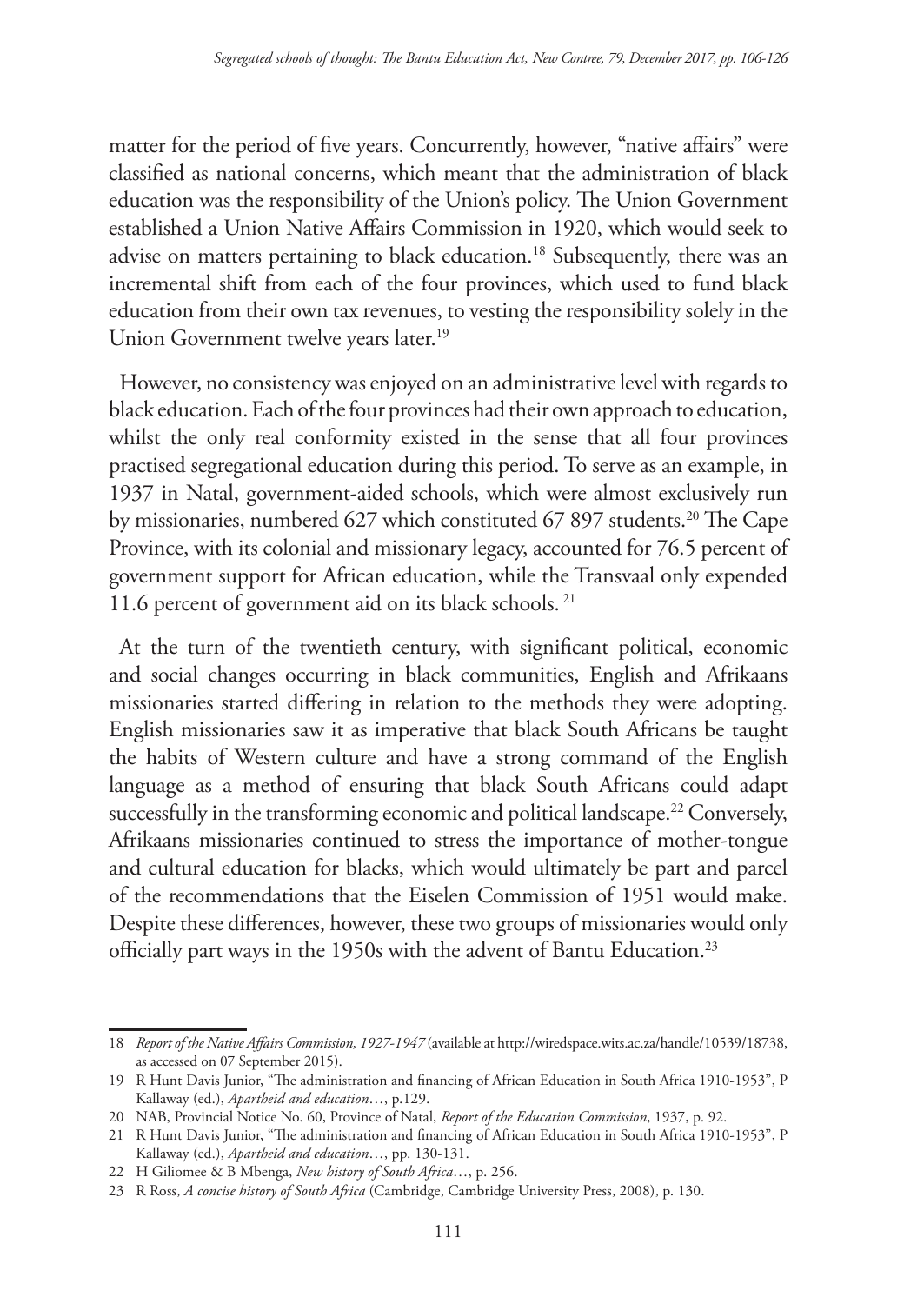With this historical context in mind, historians approaching the Bantu Education Act do so within two proposed schools of thought. On the one hand, it would seem that the general consensus is that the 1953 Act was indeed a turning point in this regard – a largely "traditional view". It should, however, be noted from a semantic point of view that "traditional" does not refer to being conservative and is not an indication that these historians belong to a group more aligned to the political right. On the contrary, many of the historians in this group wrote from a liberal, post-apartheid point of view. This term was selected on the basis that Marxist historians often refer to the view enunciated in this particular article (that the passing of this Act in 1953 was a pivotal moment in educational history) as the "traditional" or "traditionalist view".<sup>24</sup> Thus this term was selected for this article as an umbrella-concept to denote all historians who believed that Bantu Education was the formal start of marginalised education, irrespective of their alignment as apartheid apologists or active opponents thereof.

Another school of thought that becomes apparent, the Marxist group, states that while securing a cheap, unskilled labour force was the explicit purpose of the Act, this economic motivation was already on the agenda of the white electorate preceding the formalisation of the Bantu Education Act in 1953. This school of academics proposes that their theory be known as a "Marxist" theory, as "Marxists argue that the system can be fully comprehended only if analysis is situated within the broad set of economic interests underlying the present structure, that is class analysis". For the purpose of this paper, the "Marxist" group of historians and commentators are those individuals who prescribe to the view that for economic reasons, black pupils were exposed to established segregated and marginalised educational practices at the hands of the missionaries well before 1953.

Several South African academics can be considered as leaning towards a Marxist paradigm, including most notably, Pam Christie and Colin Collins25 for their work based specifically on the South African educational situation preceding apartheid. Their hypothesis supports the notion that marginalised education was already on the cards for missionaries preceding the formal implementation of Bantu Education in 1953. In addition, the Marxist

<sup>24</sup> P Christie & C Collins, "Bantu Education: Apartheid ideology and labour reproduction", P Kallaway (ed.), *Apartheid and education…*, p. 162.

<sup>25</sup> P Christie & C Collins, "Bantu Education:...", P Kallaway (ed.), *Apartheid and education..*., p. 163.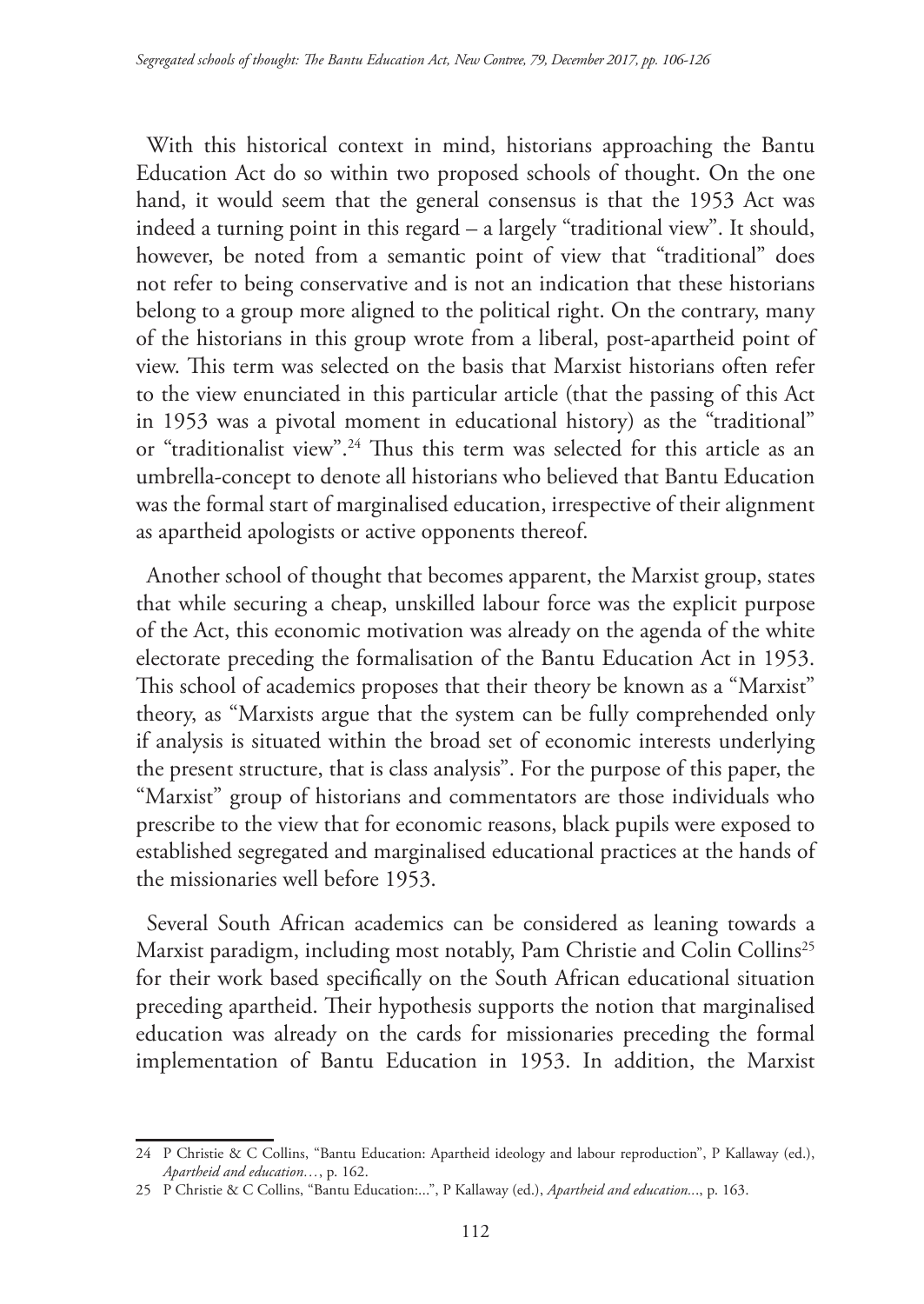historian Martin Legassick<sup>26</sup> is included amongst the protagonists already mentioned, as he wrote a significant body of work that approached South African history from a Marxist interpretation. Although his focus was not predominantly on education, but rather on the capitalist accumulation and labour reproduction process as a whole, it provides insight into the Marxist approach, as well as its influence on the educational situation, as he often alluded to the contentious issue of education in his writings. Furthermore, the work of Marvin Hartwig and Rachel Sharp<sup>27</sup> were examined, as they studied the role of the state in the South African capital accumulation process. Moreover, Harold Wolpe<sup>28</sup> whose array of work focused on the role of capital distribution in notably rural areas and the historian John Davies<sup>'29</sup> stance on capital accumulation, were also considered.

It is imperative to bear in mind the economic and the social contexts from which these historians wrote, as this provide insight into the prevailing thought and trends of the time. When investigating the historians Harold Wolpe and Martin Legassick, it is interesting to note that their writings dated back to 1974 and 1975, respectively. This was that period in South African history immediately before the Soweto Uprisings of 1976. Legassick was an antiapartheid activist who experienced the turmoil in South Africa vicariously, as he was based in London at the time of his publication.<sup>30</sup> These factors ostensibly had an indelible impact on Legassick's world-view, as Marxist thought was exhaustively discussed by international scholars at the time. Similarly, a transnational context also impacted Wolpe's approach to Marxism in his interactions with his Marxist peers in the United Kingdom during his exile.31 Wolpe, in addition to Christie and Collins, as well as Hartwig and Sharp all contributed to Peter Kallaway's 1984 publication, *Apartheid and education: the education of black South Africans*. 32 Subsequently, one can argue that this publication enjoyed the advantage of wisdom in hindsight. These

<sup>26</sup> M Legassick, "South Africa: Capital accumulation and violence", *Economy and Society,* 3(3), 1974, pp. 253-291; M Legassick, "Gold, agriculture and secondary industry in South Africa 1885-1970", R Palmer & N Parsons (eds.), *The roots of rural poverty in central and southern Africa* (Berkeley, University of California Press, 1980), pp. 175-200.

<sup>27</sup> M Hartwig, & R Sharp, "The state and the reproduction of labour power in South Africa", P Kallaway (ed.), *Apartheid and education*..., pp. 296-324.

<sup>28</sup> H Wolpe, "Capitalism and cheap labour-power in South Africa: From segregation to apartheid", *Economy and Society*, 1(4), 1972, pp. 425-456.

<sup>29</sup> J Davies, "Capital, state and educational reform in South Africa", P Kallaway, *Apartheid and education*..., pp. 341-366.

<sup>30</sup> C Saunders, *The making of the South African past* (Cape Town, David Phillip, 1988), p. 165.

<sup>31</sup> S Friedman, *Race, class and power: Harold Wolpe and the radical critique of apartheid* (Pietermaritzburg, UKZN Press, 2015), p. 190.

<sup>32</sup> P Kallaway, *Apartheid and education. The education of black South Africans*… .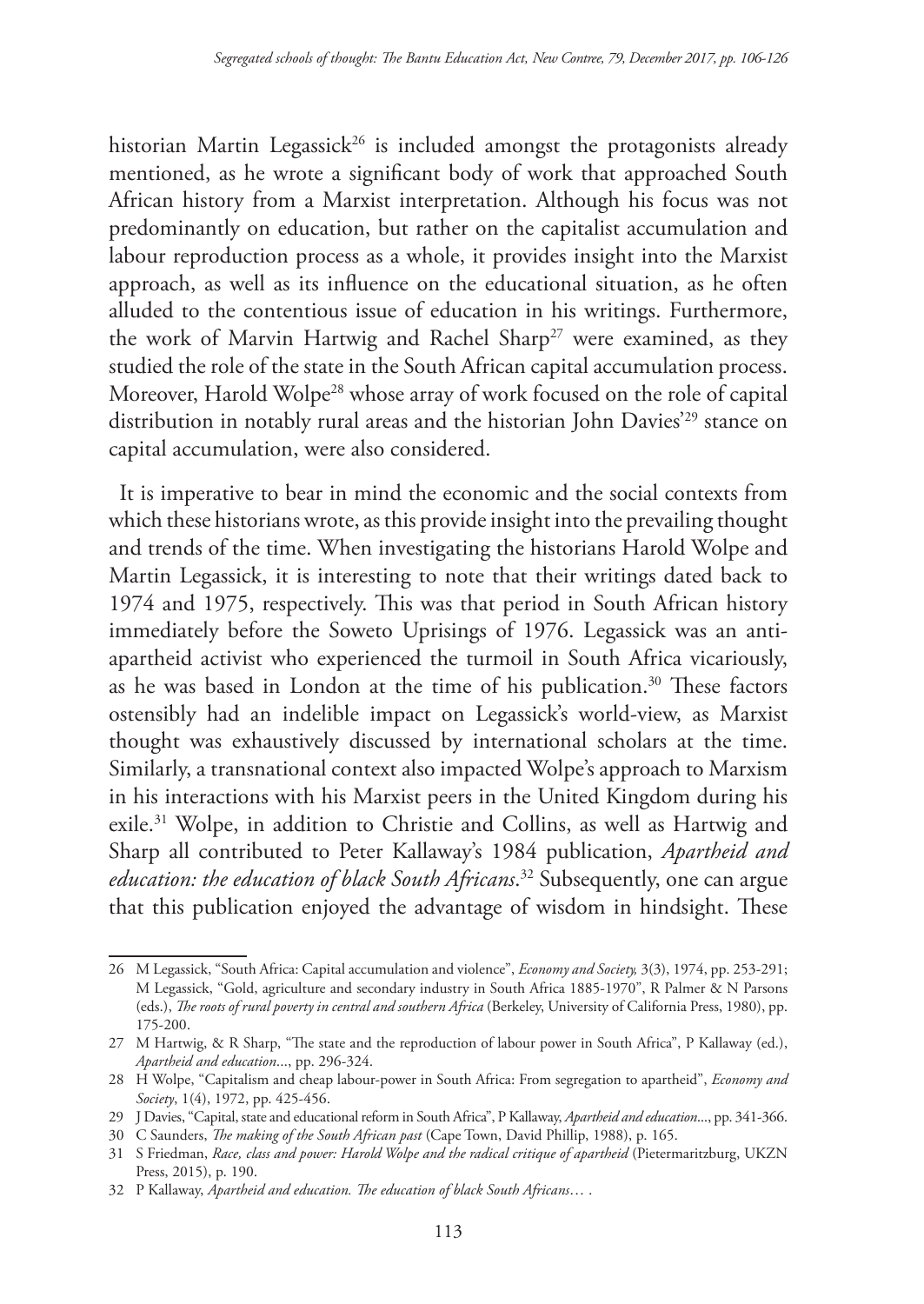historians reflected upon relatively recent history in an attempt to understand the way forward for the country.

The traditionalist group of historians whose work was examined for the purpose of this article include Cynthia Kros,<sup>33</sup> Bill Nasson, John Samuel,<sup>34</sup> Jonathan Hyslop,<sup>35</sup> Linda Chisholm,<sup>36</sup> Scott Couper<sup>37</sup> and Bekisizwe Ndimande<sup>38</sup> and others. In keeping with the term "traditional" this group comprises historians who believe that 1953 and the passage of the Bantu Education Act was a watershed period for education in South Africa. Consequently, some of the historians included in the group are somewhat of an anomaly, as they could be regarded as apartheid apologists (such as JJ Ross, WM Kgware, JJ de Wet, JP van S Bruwer and R Cingo) while others, such as Cynthia Kros and Bill Nasson are not. Irrespective of their political convictions and apparently being strange bedfellows, their respective stances pertaining to the importance of the legislation justified their placement in the traditional group.

These historians wrote from largely varying historical contexts. Academics who published in PA Duminy's edited book published in 1967, *Trends and challenges in the education of the South African Bantu*, 39 include JJ Ross, WM Kgware, JJ de Wet, J van S Bruwer, Brian W Rose and WG McConkey. These historians reported on Bantu Education in the 1960s and 1970s and the vast majority of them were fervent supporters of this legislation. Their support for the Bantu Education Act does not suggest that historians (such as Duminy and Ross) were wholly allies of the apartheid regime, but their support for Bantu Education as a whole highlighted their bias, as their rebuttals to critique was often made in a vehemently emotional fashion.

Bill Nasson, John Samuels and Jonathan Hyslop wrote in a pre-democratic era during which South Africa was proverbially on fire. It was apparent at

<sup>33</sup> C Kros, "Economic, political and intellectual origins of Bantu Education 1926-1951*"* (Ph.D., Wits, 1996.); C Kros, *Seeds of separate development: Origin of Bantu Education* (Pretoria, Van Schaik, 2010).

<sup>34</sup> B Nasson & J Samuel (eds.), *Education: From poverty to liberty* (Cape Town, David Phillip, 1990).

<sup>35</sup> J Hyslop, "Schools, unemployment and youth: origins and significance of student youth movements, 1976- 1979", B Nasson & J Samuel (eds.), *Education: From poverty to liberty*…, pp. 79-85.

<sup>36</sup> L Chisholm, "Redefining black skills: Black education in South Africa in the 1980s", P Kallaway, *Apartheid and education…,* pp. 297-406; L Chisholm, "Continuity and change in education policy research and borrowing in South Africa", P Kallaway, *The history of education under apartheid, 1948-1994* (Cape Town, Pearson Education South Africa, 2002), pp. 94-108.

<sup>37</sup> S Couper, "What am I fit for? Negative manifestations of Bantu Education at Inanda Seminary during the 1970s", *Prism: A Theological Forum for the United Church of Christ*, 25(1), 2011, pp. 99-125.

<sup>38</sup> BS Ndimande, "From Bantu Education to the fight to socially just education", *Education, Equity & Excellence in Education*, 46(1), 2013, pp. 20-35.

<sup>39</sup> PA Duminy (ed.), *Trends and challenges in the education of the South African Bantu* (Pretoria, Van Schaik, 1967).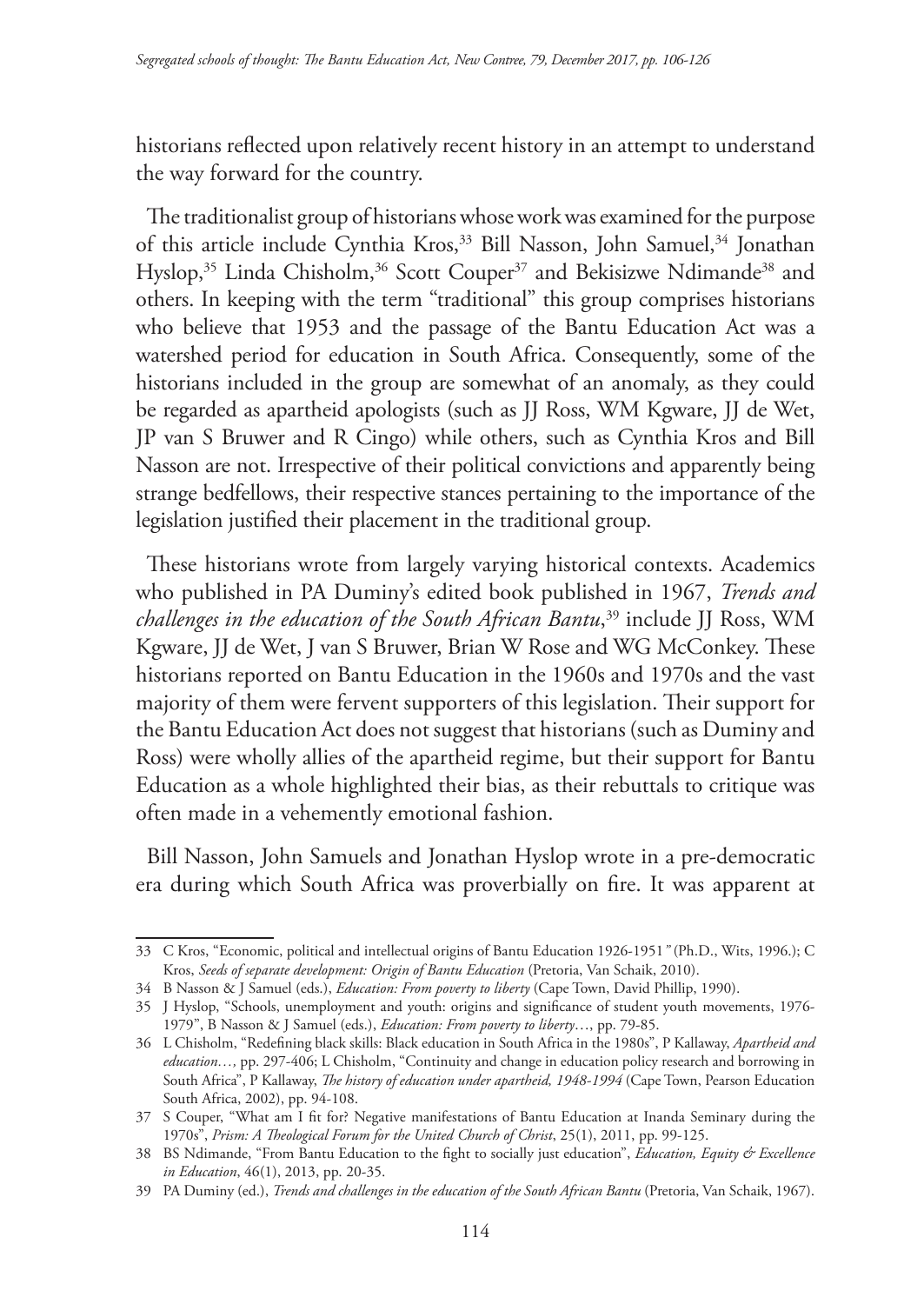this stage that the ideologies of apartheid were failing dismally, that there was large-scale discontent and that economic hardships were apparent as a result of international sanctions and political dissent.<sup>40</sup> Since 1985, South Africa was in a continuous state of emergency and several commissions of inquiry pointed towards the decline of the apartheid regime.<sup>41</sup> As a result, these three historians were very much of the opinion that the black schooling system could not survive in a political vacuum – everything was a direct consequence of a detailed plan instigated by the apartheid state.

The remainder of the traditional historians wrote within a more politically stable context of a post-apartheid society. Kros, Couper and Ndimande were able to write without fear of retribution by draconian state legislation and a plenitude of sources, both primary and secondary, were at their disposal. They were able to analyse the effects of Bantu Education from its inception to its demise. However, the context in which they approached Bantu Education is one with its own set of complex issues. The legacy of Bantu Education, to this day, permeates South African society and as a result remains a contentious historical issue.

When these two interpretations are juxtaposed, insight can also be gained into this crucial element of South Africa's past and present by studying Hansards of parliamentary debates at the time of the implementation of Bantu Education. By focusing on these verbatim parliamentary transcripts, one is able to discern the different positions of the two standpoints, as the Hansards provide the stance of those who predominantly aligned themselves predominantly with the two standpoints, notably regarding the ultimate rationale of the Bantu Education Act. Another dimension of the particular standpoints can be determined from how the media presented the opinions of parliamentarians to the public as represented within the alternate press in *Die Vaderland* and *Rand Daily Mail*, respectively. In addition, the *Christian Recorder* provided a primary voice of missionaries and their respective reaction to the Bantu Education Act at that time.

In this article the position and significance of the Bantu Education Act as interpreted by two different schools of thought is discussed. This is achieved through analysing primary evidence such as Hansards and newspapers and by primary sources against Marxist and traditional interpretations.

<sup>40</sup> P Maylam, "The rise and decline of urban apartheid in South Africa"*, African Affairs*, 89(354), 1990, pp. 57-84.

<sup>41</sup> See various discussions in R Wilson, *The politics of truth and reconciliation in South Africa: Legitimising the postapartheid state* (Cambridge, Cambridge University Press, 2001), as well as R Aminzade, *Silence and voice in the study of contentious politics* (Cambridge, Cambridge University Press, 2001).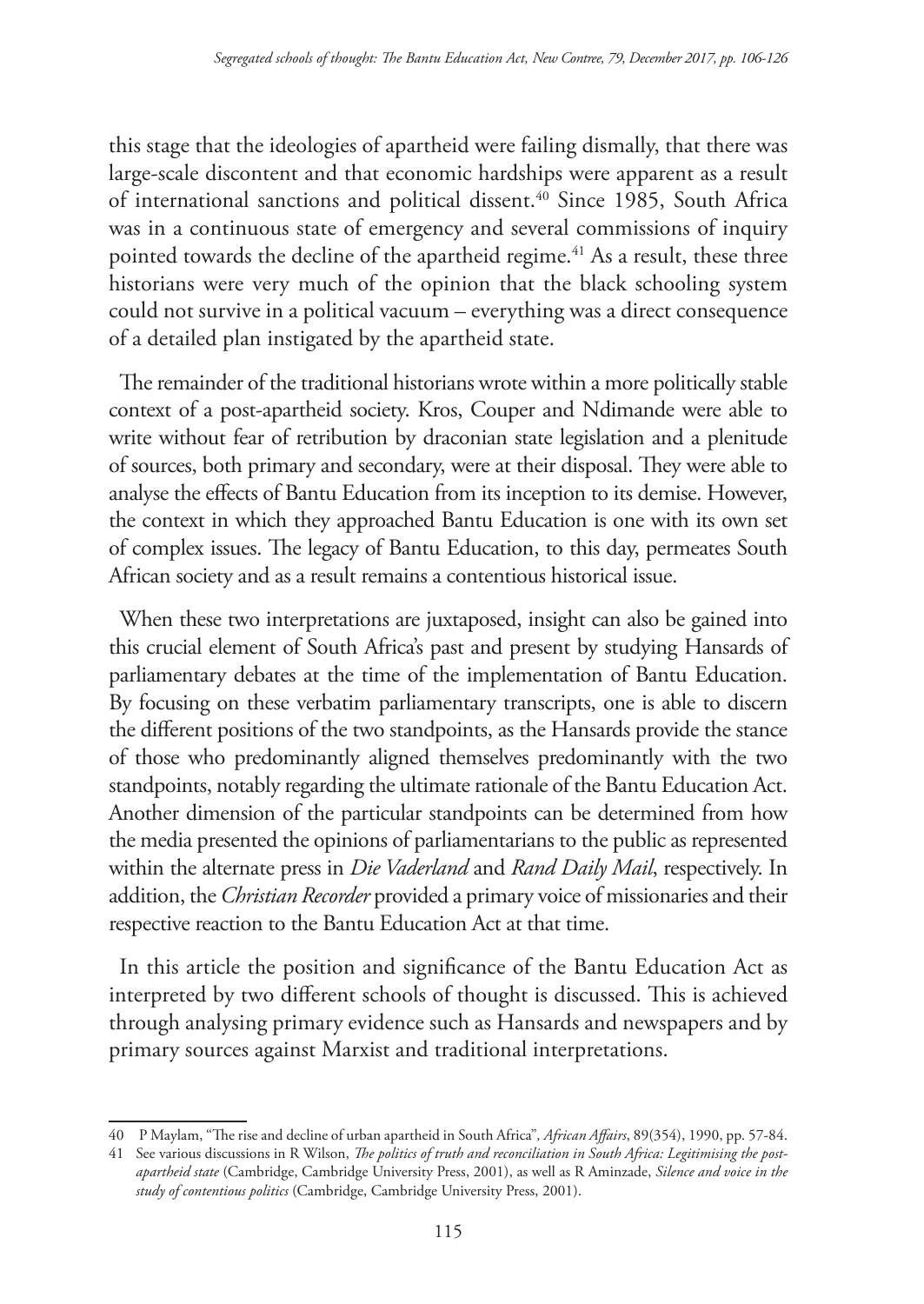#### **Primary evidence**

In order to understand the approaches followed and the stances taken by these two groups, attention should be given to the primary evidence which they utilised. In the years preceding the Bantu Education Act, apartheid parliamentarians debated the merit of the Eiselen Commission (which was submitted in 1949) before eventually sitting through three readings of the Bantu Education Bill until it was formally passed in 1953. Thereafter, the Bantu Education Amendment Act was passed in 1956.<sup>42</sup> An array of different educational concerns were debated in Parliament, including matters such as the dissipating control of missionaries, feeding schemes, the funding of Bantu Education, the Fort Hare University College, and implementing apartheid at universities. Due to the fact that the traditional school of writing on Bantu Education often focused on the Soweto Uprising of 1976 as a result of the particular historical context in which they wrote, this event is also briefly included in this article. The parliamentary debates that were analysed for the purpose of this article took place between 1950 and 1959 with a succinct evaluation of the events of 1976.<sup>43</sup>

In addition to the Hansards, three relevant editions of circulating newspapers were consulted. These include the English liberal newspaper, *Rand Daily Mail,* the Afrikaans conservative daily newspaper, *Die Vaderland* as well as the missionary weekly newspaper, *Christian Recorder*. Circulation figures were ascertained through Morris Broughton's records of South African newspapers in his *Press and politics in South Africa*. These figures were obtained from the booklet distributed by the Audit Bureau of Circulations for the first six months of 1959.44 According to these figures, the *Rand Daily Mail* was highlighted as one of the daily newspapers with the highest circulation figures in the Transvaal. The only English newspaper to exceed readership of the *Rand Daily Mail* at that time was *The Star*. 45 However, due to the *Rand Daily Mail*'s more liberal reputation, this newspaper was selected for the purposes of this article.<sup>46</sup> Similarly, *Die Vaderland*, a pro-United Party newspaper, served as the largest evening daily in the Transvaal during this period. For the purpose of this article,

<sup>42</sup> DISA Archive, Statutes of the Union of South Africa, *Bantu Education Amendment Act. Number 44, 1954.*

<sup>43</sup> It should also be noted that the majority of *Hansards* consulted are Afrikaans and quotes have subsequently been translated. While every effort has been made to translate the quotes with accuracy, there may be some essence that cannot be conveyed accurately through translation.

<sup>44</sup> M Broughton, *Press and politics of South Africa* (Cape Town, Purnell, 1961), p. 304.

<sup>45</sup> M Broughton, *Press and politics of South Africa*…, pp. 304-305.

<sup>46</sup> L Switzer, *South Africa's alternative press: Voices of protest and resistance, 1880-1960* (Cambridge, Cambridge University Press, 1997), p. 46.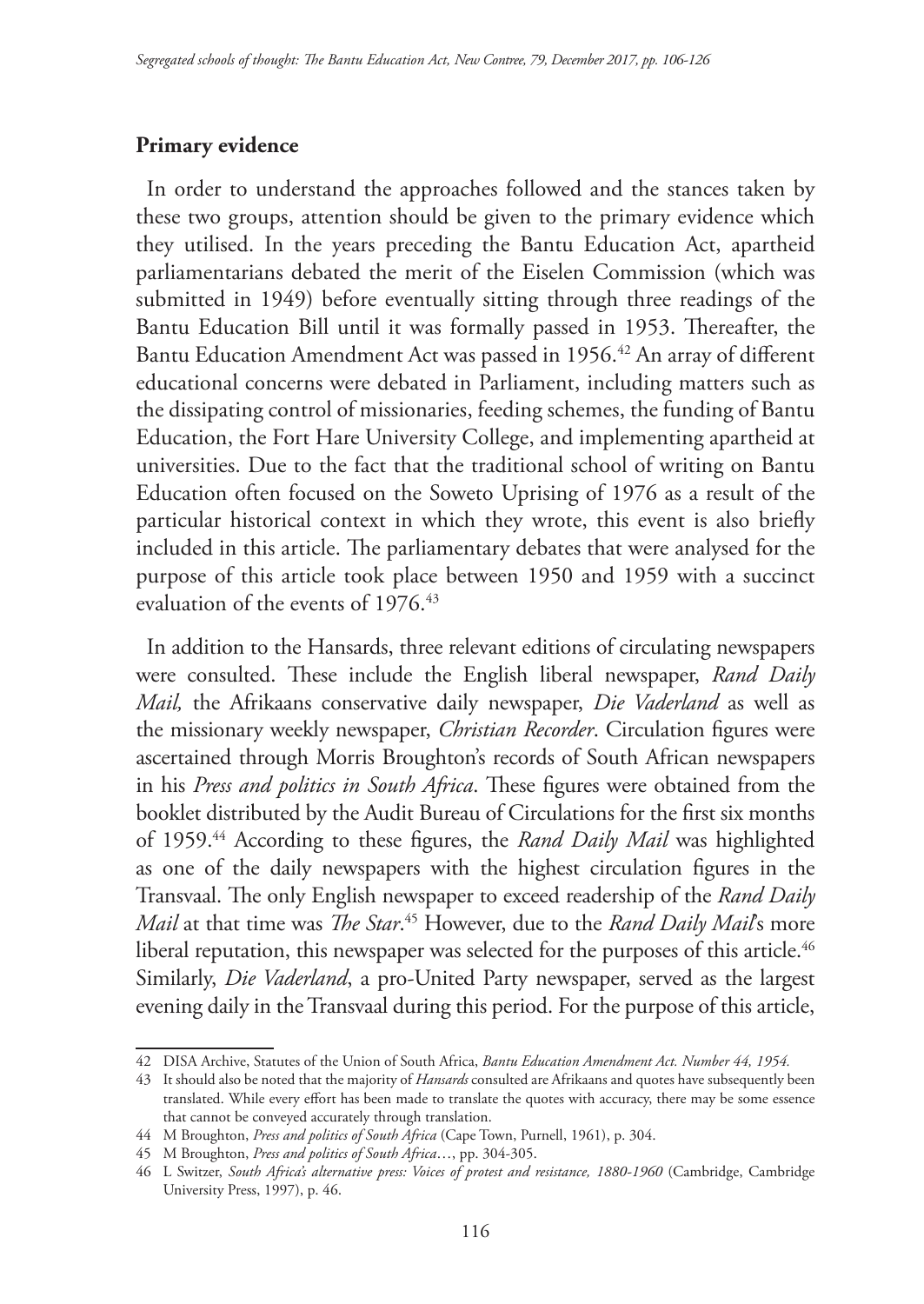one of the largest English daily newspapers as well as the largest Afrikaans daily newspapers in the Transvaal were studied.47 The *Christian Recorder,* a weekly publication, included religious articles and spiritual interpretations of current events from an array of Christian denominations. This publication was selected, as the majority of missionary newspapers in South Africa had by this time either become intermittent or had ceased to exist.<sup>48</sup>

In the wake of the Eiselen Commission's report submitted in 1949, several debates were held in Parliament about issues relating to the education of the black population in South Africa. However, the Commission's recommendations were only released in Parliament in 1951, and even then these recommendations were initially released in an unofficial capacity. Preceding that, however, parliamentarians debated which of the Commissions' recommendations related most to missionary schools and the funding of black education. An example occurred during a House of Assembly debate on 23 May 1950. WA Maree, a member of the National Party (NP), already entertained the idea which was to be entrenched in both the Bantu Education Act and by HF Verwoerd in his ministerial cabinet, and later in a prime ministerial capacity, that education's primary function was "to prepare [a pupil] for the life that lies ahead of him".49 Another NP member, JH Visser, echoed this sentiment, stating that the "simple teaching scheme of the earlier missionaries is of no use today." He further elaborated on the "God-given task" that was placed on the shoulders of the white demographic population to educate black pupils, to prepare and guide scholars so that they could "practically maintain [themselves] in the community in which [they are] placed".50 Two representatives of the black population in the House of Assembly, as was legally required in Parliament under the Representation of Natives Act of 1936,<sup>51</sup> were WH Stuart and Margaret Ballinger, who both fiercely contested the Bantu Education Act. Stuart discussed the dwindling government funding to missionary schools as well as his unease with the apparent direction that education for black children was taking. As these were

<sup>47</sup> M Broughton, *Press and politics of South Africa*…, pp. 304-305.

<sup>48</sup> This weekly newspaper should not be confused with the long-standing publication of the same name, which is published by African Methodist Episcopal Church and is based in the United States. The *Christian Recorder* referred to in this article was published in southern Africa from 1951 to 1971. It served as a 'journal for unity' for the collective English-speaking Christian community in the region at that time and a clear decision was made to include contributions by authors from an array of Christian denominations, including Baptist, Presbyterian, Wesleyan, Lutheran, Catholic, Anglican and Methodists.

<sup>49</sup> Union of South Africa (USA), *House of Assembly debates,* 72, 1950, p. 1019.

<sup>50</sup> USA, *House of Assembly debates,* 72, 1950. p. 7024.

<sup>51</sup> Statutes of the Union of South Africa. *The Representation of Natives Act No 16 of 1936* (available at www. nelsonmandela.org, as accessed on 23 May 2014).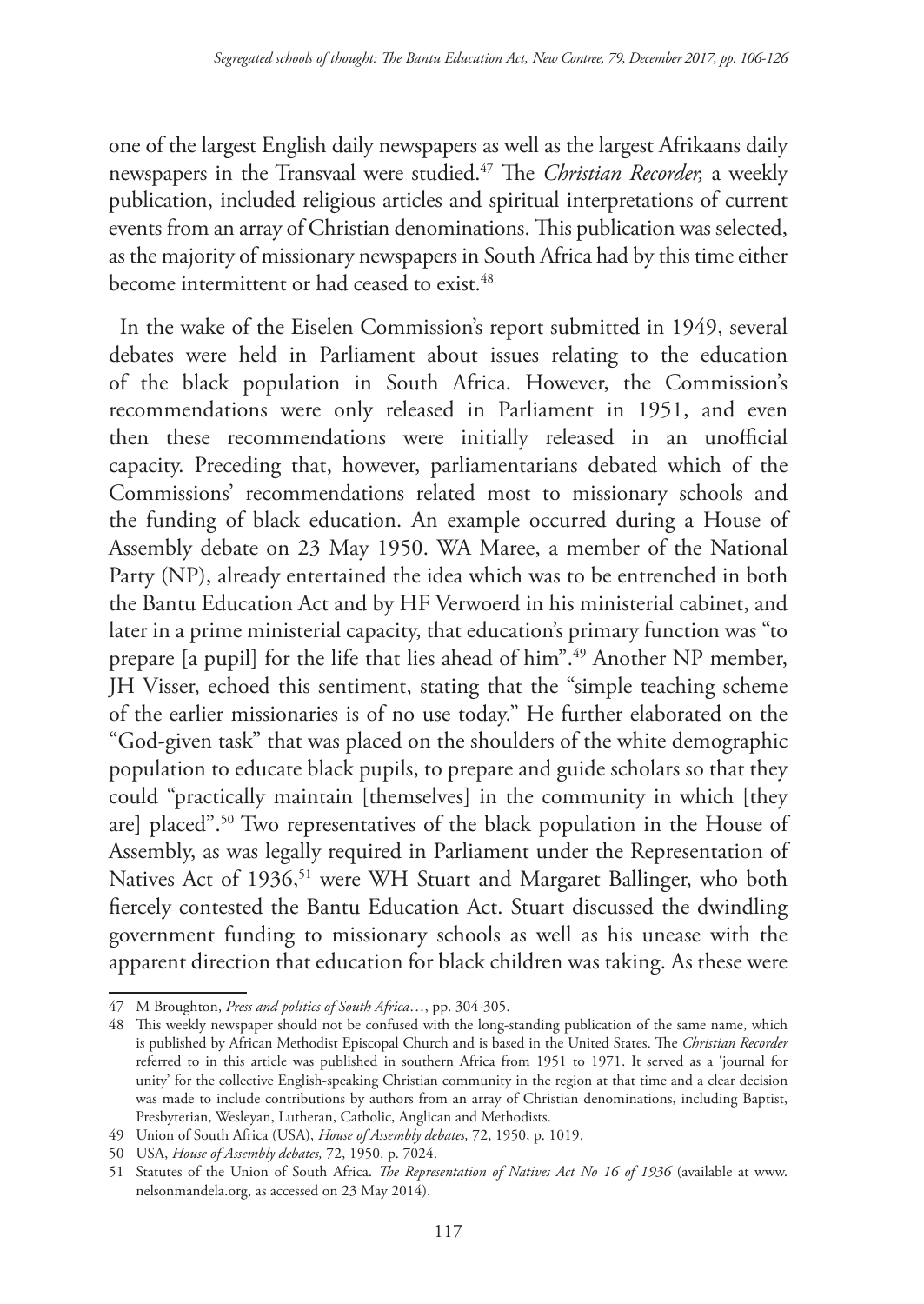preliminary discussions that pre-dated the release of any official report by the state, these discussions merely scratched the surface of the education debate in the country, and coverage of them was omitted by both the *Rand Daily Mail* and *Die Vaderland*.

The first mention of the imminent upheaval in black education in newspapers occurred less than a month later, when the Eiselen Commission's recommendations were officially discussed in Parliament.<sup>52</sup> At this stage, several members of the House of Assembly had not yet had the opportunity to study the Commission's recommendations as these recommendations had not yet been translated. However, the Minister of Education, Art and Science, Jan Viljoen, announced the most important recommendations on 7 June 1951, so as to ensure that these recommendations could be debated to some extent in that particular session.<sup>53</sup>

One of Parliament's native representatives, Ballinger, was quick to draw the House of Assembly's attention to certain issues of contention.<sup>54</sup> She discarded the Commission's critique in relation to the missionary schools, stating that missionaries had until that point in time provided the education that they deemed absolutely necessary for the black populace.<sup>55</sup> She also cautioned against exclusionist education, as it would in all probability be to the detriment of society in general. In her opinion, adoption of the recommendations proposed by the Eiselen Report would result in the majority of the black urban population being required to function in a Western society without the benefit of a Western educational background.<sup>56</sup>

The NP's JAF Nel stated that the black educational sphere of South Africa was in a state of chaos and that education was detached from the development of the black population. Nel's view was supported by a member of the Reformed National Party's (HNP) Dr AJR van Rhyn, who stated that the practice of looking at black children through the "white man's glasses" would inevitably be to the detriment of these children. He believed that this had been a practice necessitated by not including a black educational policy and subsequently supported the Eiselen Commission's recommendation of developing such a strategy.<sup>57</sup>

<sup>52</sup> USA, *House of Assembly debates,* 76, 1951, pp. 9131-9133.

<sup>53</sup> USA, *House of Assembly debates,* 76, 1951, pp. 9132.

<sup>54</sup> USA, *House of Assembly debates,* 76, 1951, p. 9137.

<sup>55</sup> USA, *House of Assembly debates*, 76, 1951, pp. 9134-9136

<sup>56</sup> USA, *House of Assembly debates*, 76, 1951, p. 9137.

<sup>57</sup> USA, *House of Assembly debates*, 76, 1951, p. 9159.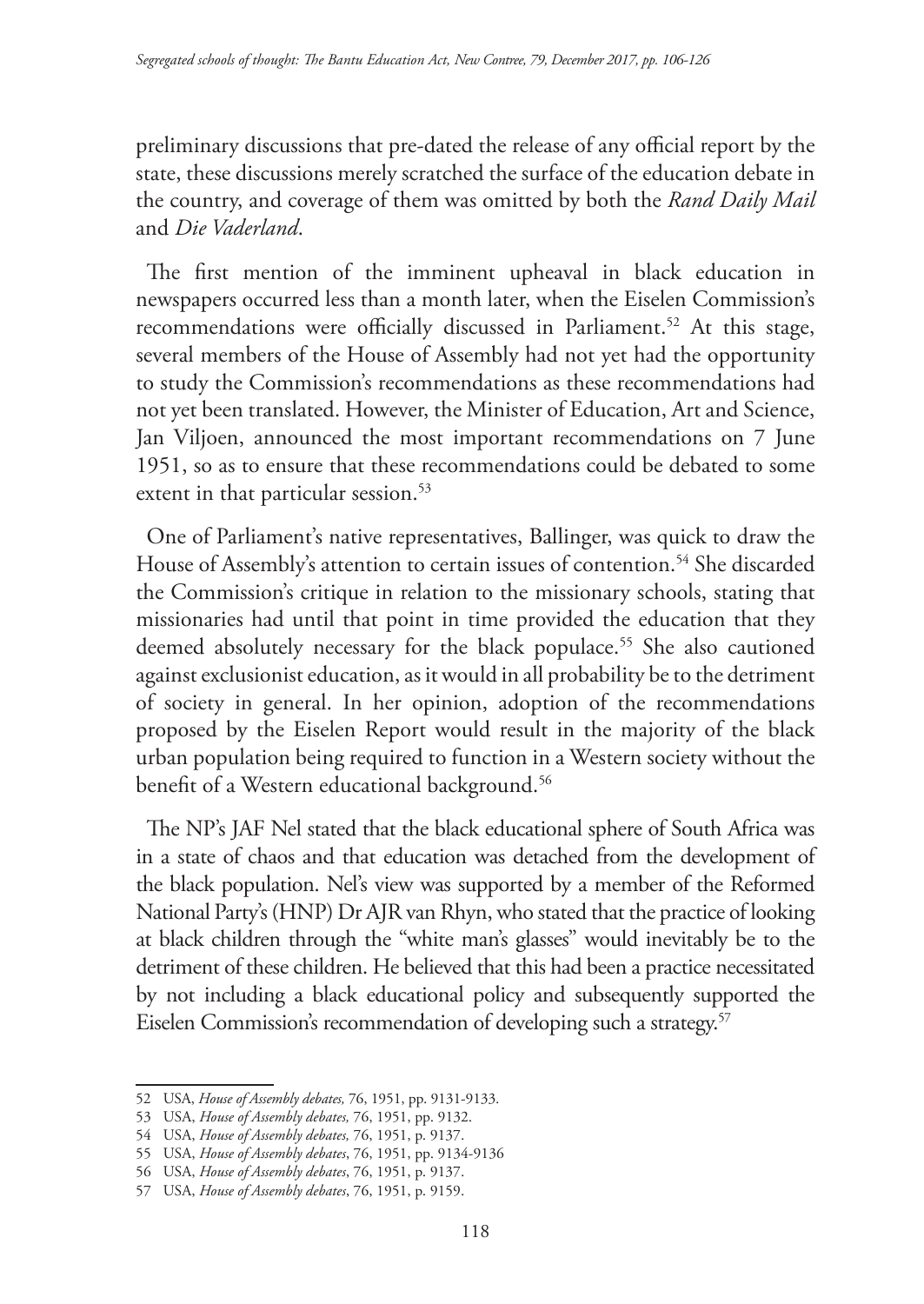The *Rand Daily Mail* labelled that day's debates as: "what was probably the busiest day of the session … . For the first time both Houses sat right through from 10.45 a.m. until late at night".<sup>58</sup> However, the detail of their reporting was limited – focusing predominantly on Ballinger's arguments against the Commission's recommendations. Despite this intensive debate, *Die Vaderland*  made no mention whatsoever of the discussions surrounding the Commission or the education of black pupils.<sup>59</sup>

During the second reading of the Bantu Education Bill, Verwoerd declared that:<sup>60</sup>

Racial relations could not improve so long as the wrong kind of education was given to Natives by persons who, by instilling into them false expectations, turned them into frustrated people who expected more than their country could provide.

He continued to say that provincial control was ineffective and expensive. In addition, he commented on the "absurdity" associated with teaching average black pupils general world and academic subjects (such as mathematics and science) and that they should only be taught skills deemed to be useful in their future life. Furthermore, during this particular debate the missionary school system came under fire by the NP's Albert Hertzog, who stated that their educational philosophy attempted to "convert the Native into a European".<sup>61</sup>

In this instance*, Die Vaderland* focused on Verwoerd's utterances in the House of Assembly by detailing how Bantu Education would be implemented in terms of making it more cost-effective and unified. The newspaper provided details of the three goals stipulated by the Department in ensuring that the policy was implemented effectively. Furthermore, *Die Vaderland* quoted Verwoerd as saying that he would not beat around the bush, stating that missionary education would be taken over by the government.<sup>62</sup> The double-page feature also focused on the support announced by respective provinces with regard to the new legislation after Eiselen's thorough report was discussed. In contrast, the *Rand Daily Mail* focused on the opposition's reaction to Verwoerd's speech. They chose to pay attention to the fact that Verwoerd aimed to educate the black population "different from European children".63 In their opinion, Bantu Education was "illogical and undesirable", and the United Party's PA Moore was

<sup>58</sup> *Rand Daily Mail*, 9 June 1951.

<sup>59</sup> *Die Vaderland,* 9 June 1951.

<sup>60</sup> Longman publishers, *Keesings record of world events (London, Longman,* 1953), p. 13350.

<sup>61</sup> Longman publishers, *Keesings record of world events*…, p. 13350.

<sup>62</sup> *Die Vaderland*, 18 September 1953.

<sup>63</sup> *Rand Daily Mail*, 18 September 1953.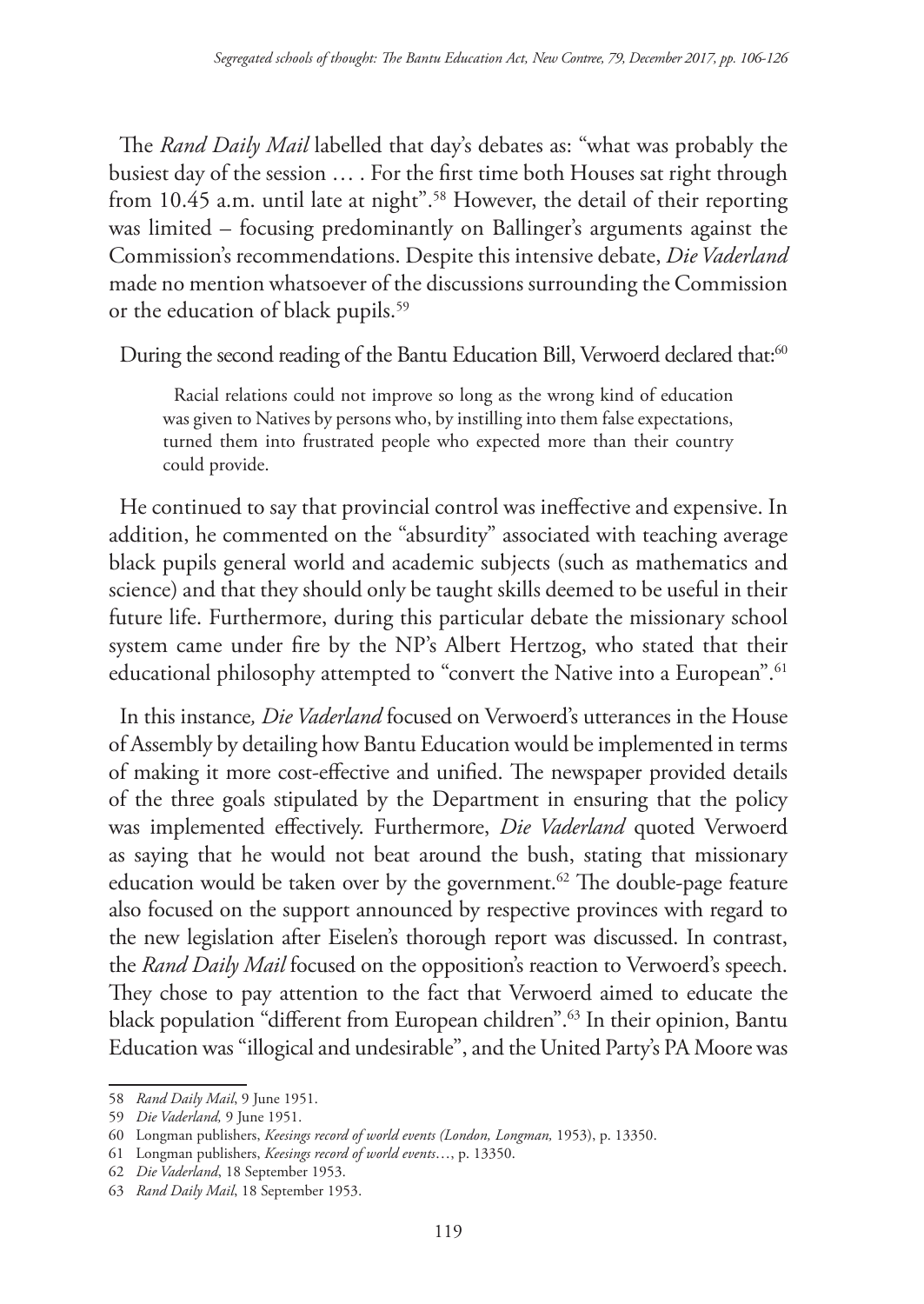quoted with regard to equating the proposed system to the science of education applied by communist Russia and Nazi Germany.

After the Bill's third reading in the House of Assembly, the Act was passed in the Senate on 1 October 1953 by 21 votes to 14 (Act No. 47 of 1953).<sup>64</sup> The following year was the first year in South African history where the Bantu Education Act was implemented.

These developments unsurprisingly led to a public outcry by missionaries. The *Christian Recorder* made its first objections against Bantu Education known in a front page article in August 1954, entitled "Bantu Education may cease to be Christian". It lashed out against the Act, stating that it was a "poor reward" for missionaries' past efforts to educate black South Africans. The article alluded to the fact that missionaries had previously done seminal work in educating black pupils in order to prepare them for a role in western society, without facing discrimination based on their race. This article revealed the *Christian Recorder*'s apprehension with unfolding events, stating that the proposed education black pupils would receive under the apartheid government is "not education at all". JB Webb from the Methodist church was quoted as saying that this legislation was "ethically indefensible and wrong from a Christian point of view".65

The House of Assembly started debating the consequences of the Bantu Education Act in 1955 when the Finance Amendment Bill was under discussion. During this debate, Verwoerd announced government's intention to subsidise black education, but pointed out as before that the black population should take greater financial responsibility for funding their own education.66 The *Rand Daily Mail mentioned* the day's events in passing, focusing predominantly on Moore's (UP) support of educational freedom.<sup>67</sup> *Die Vaderland* in turn reported on the Minister of Education, Art and Science's ambitions to co-ordinate educational institutions.68 The *Rand Daily Mail* reported on Verwoerd's promise to Parliament to increase the quality of black education by utilising the same amount of money with better results.<sup>69</sup> *Die Vaderland* explored the expansion of "non-white" universities, most notably

<sup>64</sup> DISA Archive, Statutes of the Union of South Africa. *Bantu Education Act No. 47, 1953*.

<sup>65</sup> *Christian Recorder*, 6 August 1954.

<sup>66</sup> USA, *House of Assembly debates,* 87, 1955, p. 628.

<sup>67</sup> *Rand Daily Mail*, 2 February 1955.

<sup>68</sup> *Die Vaderland,* 2 February 1955.

<sup>69</sup> *Rand Daily Mail*, 3 February 1955.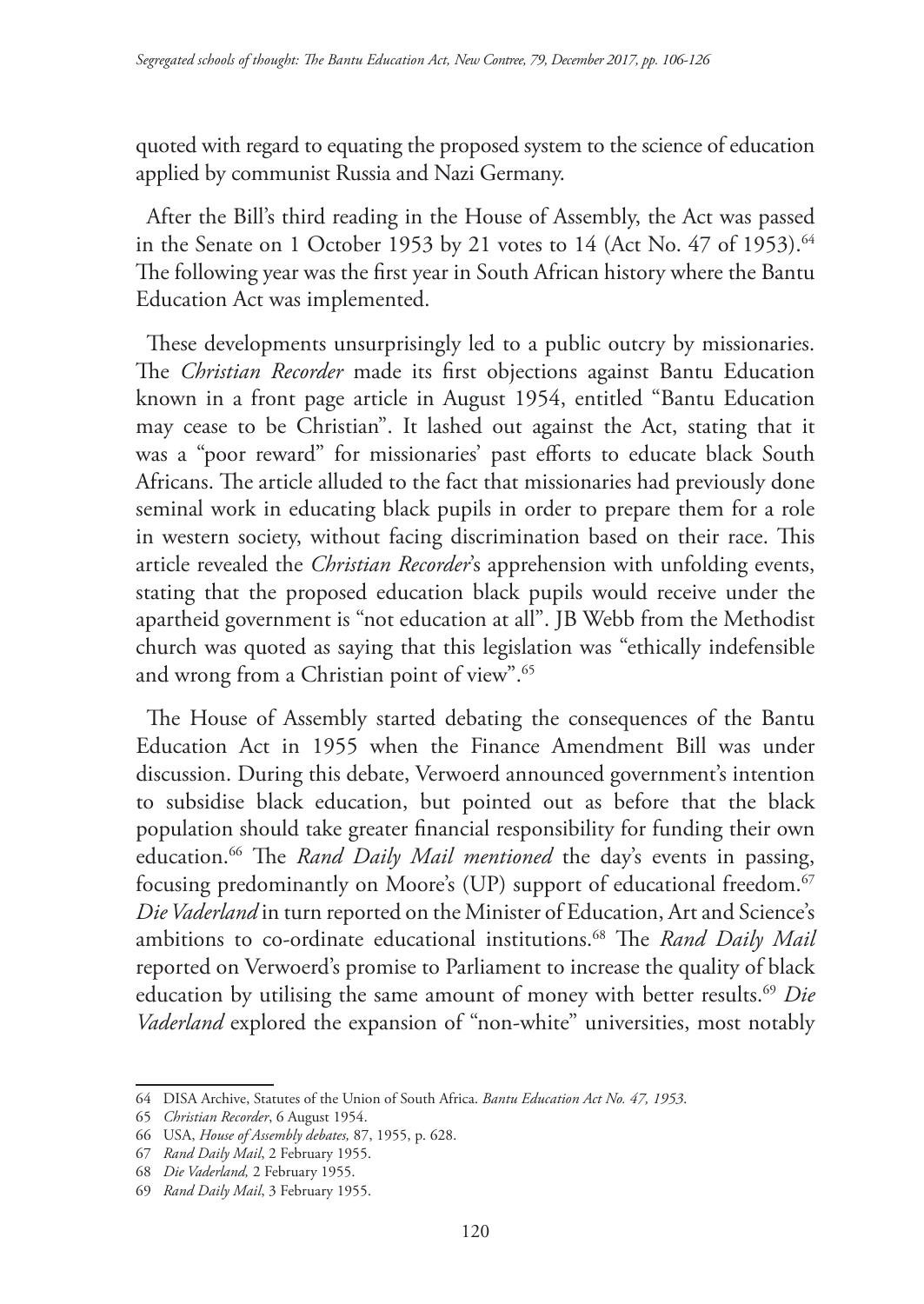to be concentrated in Durban and at Fort Hare.70

The most notable protests against the Bantu Education Act were heard a decade and a half later with the Soweto Uprising, which occurred on the 16th of June 1976. This uprising was triggered after the government resolved to make Afrikaans the *lingua franca* in black schools for certain subjects. Unsurprisingly, the event received extensive coverage in both the *Rand Daily Mail* and *Die Vaderland*, with both newspapers featuring a collection of articles and photographs relating to the day's tragic events. The *Rand Daily Mail* featured articles with headlines ranging from the army being on standby, to the government having been warned of the impending event by a Member of Parliament before it occurred. The newspaper also focused on black reaction, including commentary by the Anglican Dean of Johannesburg, Desmond Tutu, as well as homeland leaders.71 *Die Vaderland's* response to the uprising was more emotive, referring to the arson of several buildings and how one of the murdered white victims had dedicated his life in assisting the black community. It also featured young gangs and anticipated how a "weekend of fear" lay ahead.72 The Minister of Justice and Police, James T Kruger, released an official statement in the House of Assembly the day after the uprising, detailing the number of "official" casualties. In addition, he expressed that it was regrettable that so many buildings were destroyed and that lives were lost.73 The blame for this incident was placed on the shoulders of the "tsotsi" element in Soweto, and not because the instruction of some subjects in black schools was to be changed to Afrikaans. Kruger commented that black people were "grateful for what government is doing to uplift them".74 CW Eglin from the Progressive Reform Party (PRP) stated that although the opposition was deeply shocked, they were not surprised. Black pupils were given no choice but to revolt.75 Not surprisingly, the revolts and subsequent reaction by the police in suppressing them were met with wide-spread condemnation by the international community.

### **Marxist interpretations**

The Marxist historians analysed primary sources in a particular manner

<sup>70</sup> *Die Vaderland*, 3 February 1955.

<sup>71</sup> *Rand Daily Mail,* 17 June 1976.

<sup>72</sup> *Die Vaderland*, 17 June 1976.

<sup>73</sup> USA, *House of Assembly debates*, 21, 1976, p. 9714.

<sup>74</sup> Longman publishers, *Keesings record of world events...*, 1976, p. 27888.

<sup>75</sup> USA, *House of Assembly debates*, 21, 1976, pp. 9705-9714.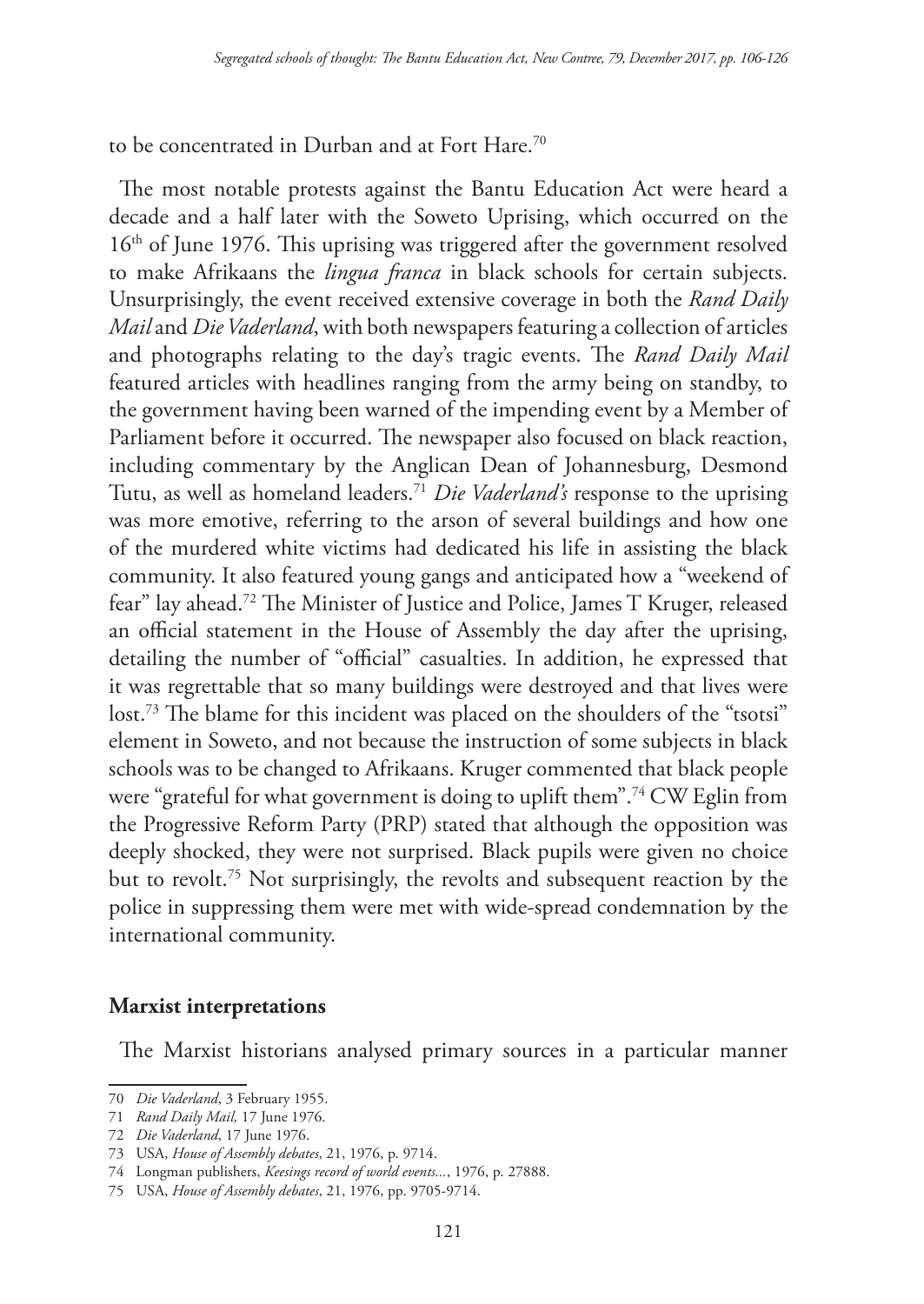which would support their largely socio-economic historical approach. During a debate in the House of Assembly, a NP Member of Parliament stated that the state could not allow missionary education to continue, as the party regarded it as a "wrong system".76 This is indicative of the fact that there was something inherently misguided with missionary education – a stance that the Marxist orientated historians identified with. NP representatives also alleged during the debate that missionary education had failed to educate the black population to the point that they would not be able to assume responsibility for their own education and that the apartheid government could not attempt to teach the black population to be self-sufficient in the future. Furthermore, he stressed how missionaries taught black pupils only elementary skills such as to:<sup>77</sup>

... read his Bible, to know the catechism and be able to sing psalms and hymns …. The missionary also taught the Native handicrafts. The Native built his own church; he built his own school; he built his own little hospital and the girls at the missionary stations were taught to be good housewives …. The simple teaching scheme of earlier missionaries is of no use today.

Visser's view was shared by several of the Marxist historians, in stating that missionaries also had their own personal agenda of spreading Christian principles within their mission stations by teaching black pupils to serve within a predetermined mould in their society.<sup>78</sup> In opposition, Ballinger discussed the poor attendance figures at schools, stating that only forty percent of black pupils attended schools under missionary education, but that the figure had not improved since the government had put education under provincial control, notwithstanding the fact that education was not compulsory for black children at the time, in contrast to white pupils who were required to attend school to the age of 16 years of age. This statistic was used by both the Marxist and traditional historians as an indication of one of the shortcomings of missionary education. However, the Marxists historians further postulate that this was proof that missionary education undermined the intellectual development of black pupils.

Nel (NP), in his inference that missionary education placed black pupils on a proverbial road to nowhere, indicated that it was the government's intention to provide black pupils with the best possible schooling, especially with the intention of preparing them for their role in a society, which would develop

<sup>76</sup> USA*, House of Assembly debates,* 72, 1950, p. 7019.

<sup>77</sup> USA*, House of Assembly debates,* 72, 1950, p. 7023.

<sup>78</sup> USA*, House of Assembly debates,* 72, 1950, p. 7024.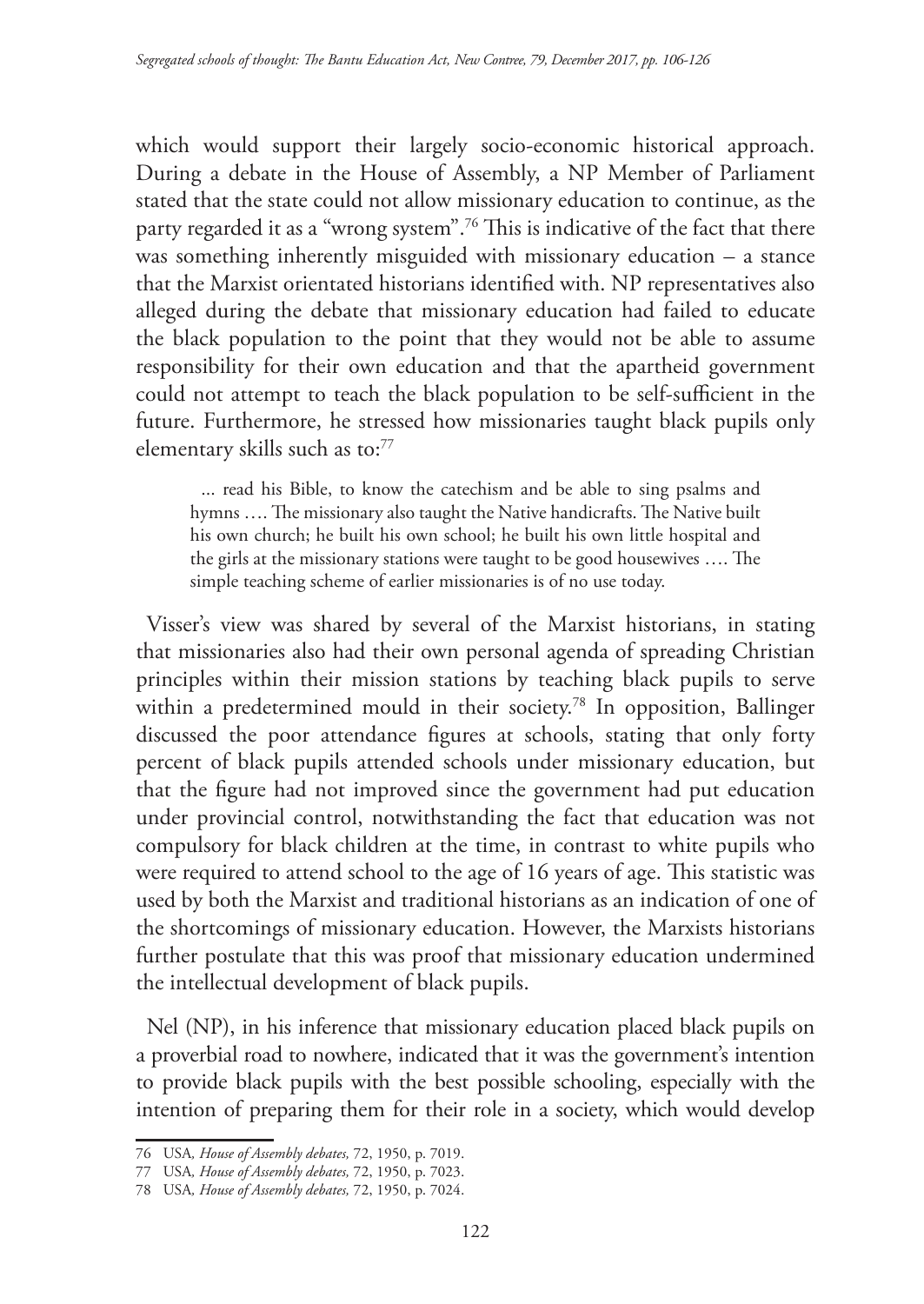separately from that of their white cohorts. Again, this argument made by the NP supports the Marxist historians' view that missionary education was inferior.

Verwoerd was highly critical of the wastefulness of the missionaries with regard to the manner in which they funded their endeavours. He stated that Christian institutions had not utilised their funds effectively and that the apartheid government would ensure that they would do "much more with the same money".79 In critique against the missionaries, the Marxists utilised sources which supported their own interpretations of Bantu Education and the marginalisation of education preceding it, such as by focusing on a lack of formalised curriculums, innate paternalism and the absence of centralised funding for the education of black learners.<sup>80</sup>

### **Traditionalist interpretations**

The NP's Maree stated during a debate in the House of Assembly in 1950 that the previous educational system, adopted by the former Union government, was flawed as it did not prepare black pupils for the lives that lay ahead of them.<sup>81</sup> The fact that the NP believed this to be true in the wake of the Eiselen Commission (1951) preparing to release its findings, suggests that the NP had already started formulating its own approach to education when it gained control in 1948. Visser (NP) also explicitly stated that a European educational system should not be applied to black pupils, as it is "totally unsuitable" in the undertaking of preparing the black pupils for their future position in society.82 This argument supports the traditional historiographical approach that the Bantu Education Act served as seminal and segregatory legislation in South Africa.

During a debate in Parliament in 1951, the Minister of Education, Art and Science, JH Viljoen, discussed the core recommendations of the Eiselen Commission.83 These recommendations, along with the Commission's report itself, was used as primary evidence by the traditional school of thought of the significant changes that Bantu Education brought to the scholastic sphere of black society.84 In analysing Hansards, it became apparent that the traditional historians supported the view of the liberal members of Parliament of that

<sup>79</sup> *Rand Daily Mail*, 3 February 1955.

<sup>80</sup> P Christie & C Collins, "Bantu Education:...", P Kallaway (ed.), *Apartheid and education*…, p. 162.

<sup>81</sup> USA, *House of Assembly debates*, 72, 1950, p. 7019.

<sup>82</sup> USA, *House of Assembly debates,* 72, 1950, p. 7024.

<sup>83</sup> UG No. 53/1951, *Report of the Commission on Native Education, 1949 -1951*. UG No. 53/1951.

<sup>84</sup> USA, *House of Assembly debates,* 76, 1951, pp. 9130-9133.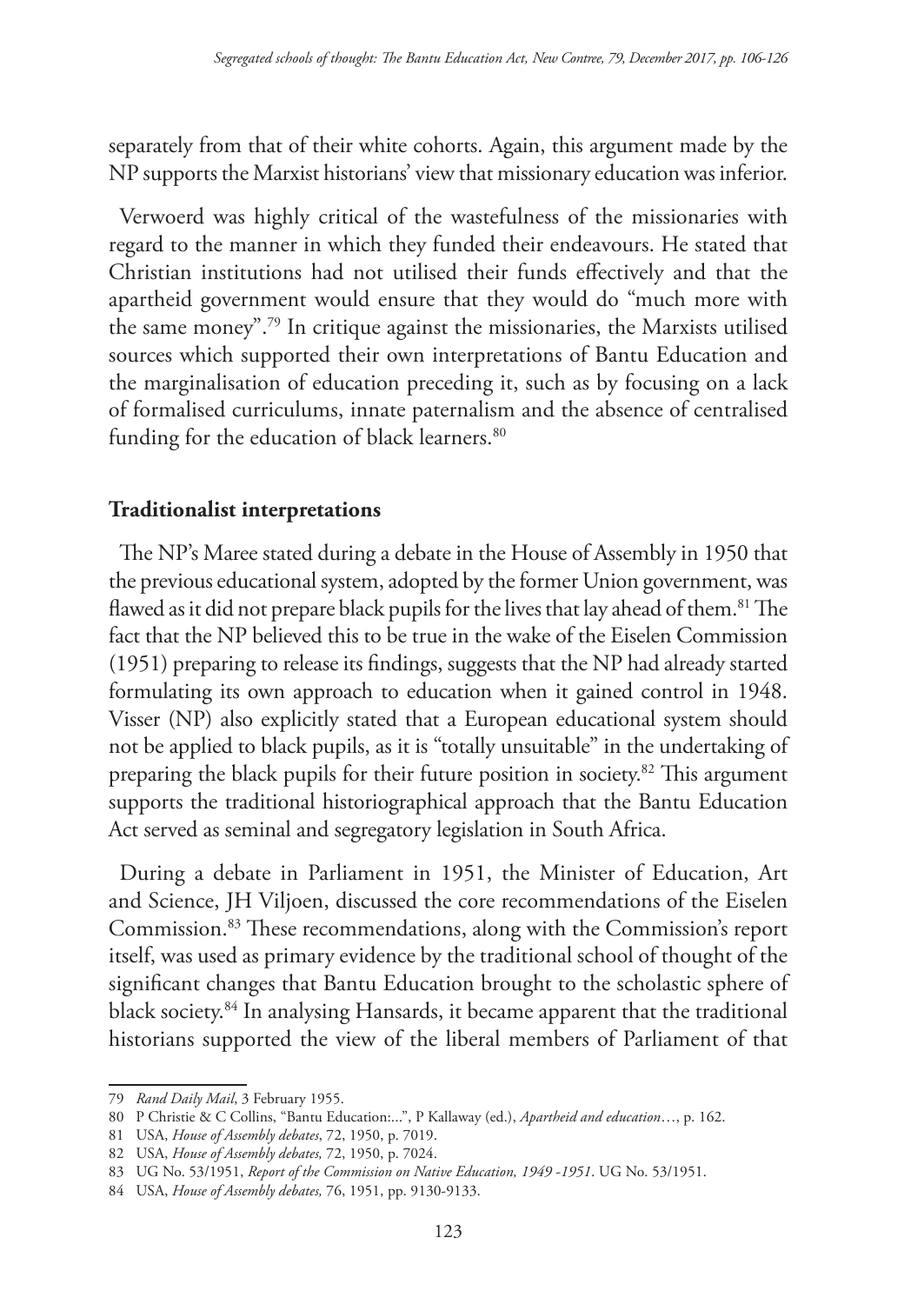time, despite using the NP's legislation as a guide for their stances. Similarly, the black population had to, according to Ballinger, receive an education that would assist them in developing Western values, as that was ultimately the circumstances under which they would find employment, casting doubt on whether Eiselen's recommendations would enable this, echoing the educational decay for black schools under Bantu Education which some of the traditional historians focus on in great depth.<sup>85</sup>

Nel's (NP) view pertaining to wasteful missionary expenditure, as discussed above, was used by traditional historians to allude to the dramatic changes which occurred in black schooling with the introduction of Bantu Education. Nel also referred to the chaos which reigned in black education in the early 1950s, as there was no central educational authority which guided missionary schools. Van Rhyn (HNP) further supported this view. He stated that a central educational authority would be able to successfully relegate the black community to a system that would prepare them for the lives that lay ahead of them as "subordinate members of society".86 Lastly, with reference to this particular Parliamentary debate, the *Rand Daily Mail* quoted the NP Member of Parliament, Loubser, as saying that by providing bursaries as well as high quality and expensive education to black pupils, the government was "taking the bread out of the mouths of our own children".<sup>87</sup> This view supports numerous traditional historians' hypothesis, most notably the hypothesis of Cynthia Kros that Bantu Education served as a cog in the greater apartheid machine, which was wholly geared towards ensuring the best opportunities for the white population of the country in line with their ideas of self-determination.

The *Rand Daily Mail's* angle regarding the Eiselen Commission report was in line with the viewpoint of the traditional group, as the newspaper reported cautiously about the complete control that the Minister of Native Affairs would be able to exercise, notably in making vital determinations regarding curriculum developments for black pupils. The consequence of being able to "order mission and other private schools to conform to his ideas and to use official syllabuses"<sup>88</sup> was indicative of foresight at that time, pertaining to the damaging extent of the Bantu Education Act. Similarly, the South African Liberal Party's statement that the Act made "serious inroads on personal freedoms" supports the traditional view.<sup>89</sup>

87 *Rand Daily Mail*, 9 June 1951.

<sup>85</sup> USA, *House of Assembly debates*, 76, 1951, p. 9136.

<sup>86</sup> USA, *House of Assembly debates*, 76, 1951, p. 9160.

<sup>88</sup> *Rand Daily Mail*, 17 August 1951.

<sup>89</sup> *Rand Daily Mail*, 18 August 1951.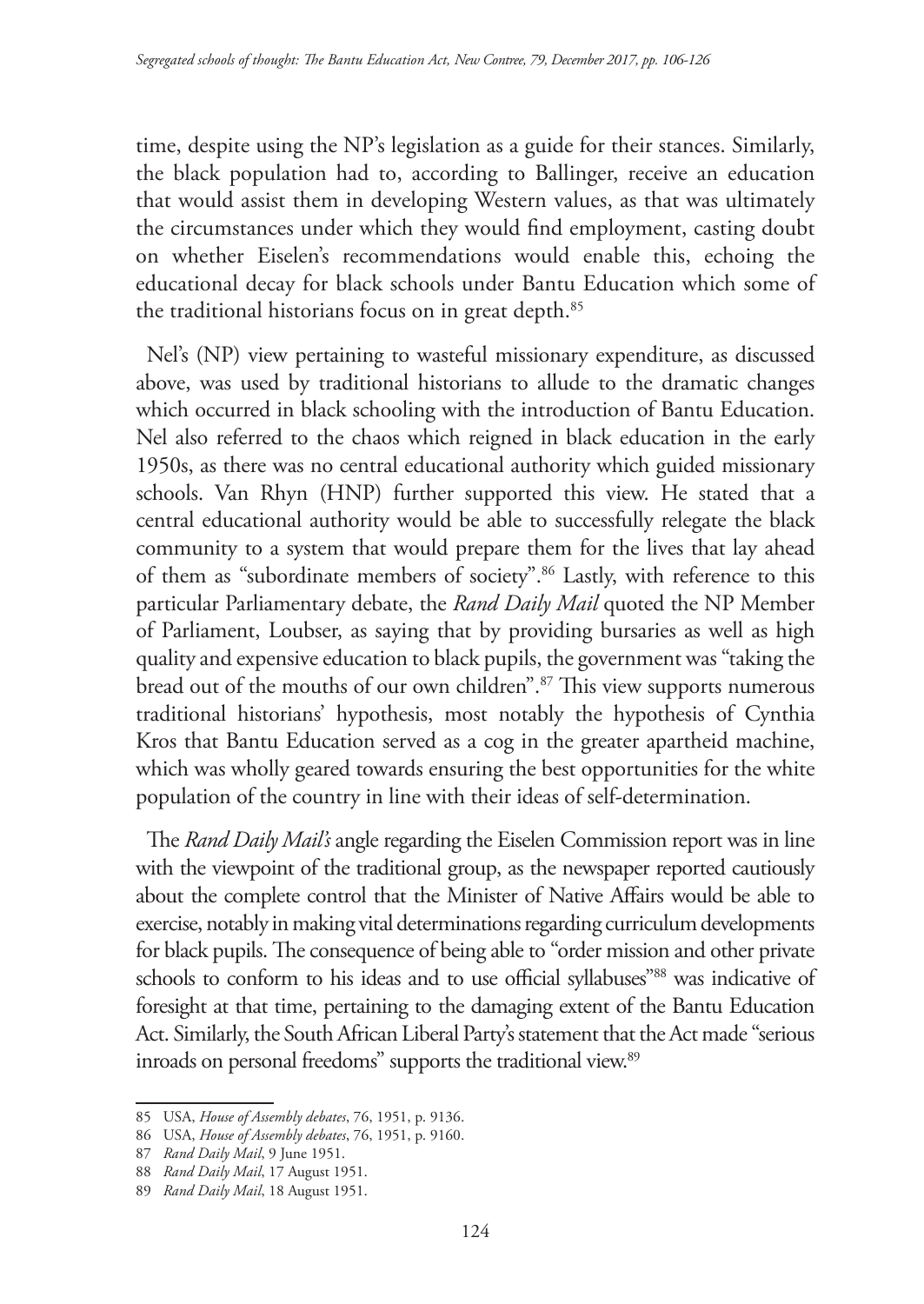It is also not surprising that traditional historians focus in great detail on the utterances of the Minister of Native Affairs at that time. Verwoerd's commentary made the NP government's intentions easily discernible.<sup>90</sup>

The influential South African businessman, Harry F Oppenheimer, who was the Kimberley representative of the United Party in Parliament detailed in 1954 how the Eiselen Commission's recommendations were distorted by the apartheid government to suit their own agenda. In addition, he argued that South Africa was being kept at a disadvantage as a result of its discriminatory education system. This stance is in line with the traditional view of Bantu Education that the Commission's report served as a blueprint not just for inferior education, but in ensuring large-scale discrimination and affecting the ultimate course that apartheid would take.<sup>91</sup>

The traditional school echoes the Marxists' criticism regarding the shortfalls of missionary education, but maintains that despite this, the formalisation of the educational system under the apartheid government was responsible for far more damaging and far-reaching consequences. In complete contrast to the Marxist perspective of Bantu Education, the traditional group of historians associated themselves to a far greater extent with the liberal voices in Parliament. The process of studying opposition to the legislation, both in the House of Assembly and in newspapers, helped the process of ascertaining where difficulties in the educational system appeared in society once the system was in place. As so much primary and secondary evidence indicative of the damaging legacy of Bantu Education exists, the traditional school of thought is certainly the most utilised historiographically. Ultimately, when studying the primary sources associated with Bantu Education, the largescale overhaul of the educational system on so many levels does point towards the traditional argument that the Bantu Education legislation was indeed a watershed in the marginalisation of education in South Africa.

# **Conclusion**

In this article it was sought to analyse and provide primary evidence as to why various historians have a diverse and varying approach to the Bantu Education Act, despite the fact that they perused the same source material. Evidence was provided and analysed in terms of how similar information was

<sup>90</sup> Longman publishers, *Keesings record of world events*..., p. 13350.

<sup>91</sup> USA, *House of Assembly debates,* 85, 1954, pp. 3718-3719.